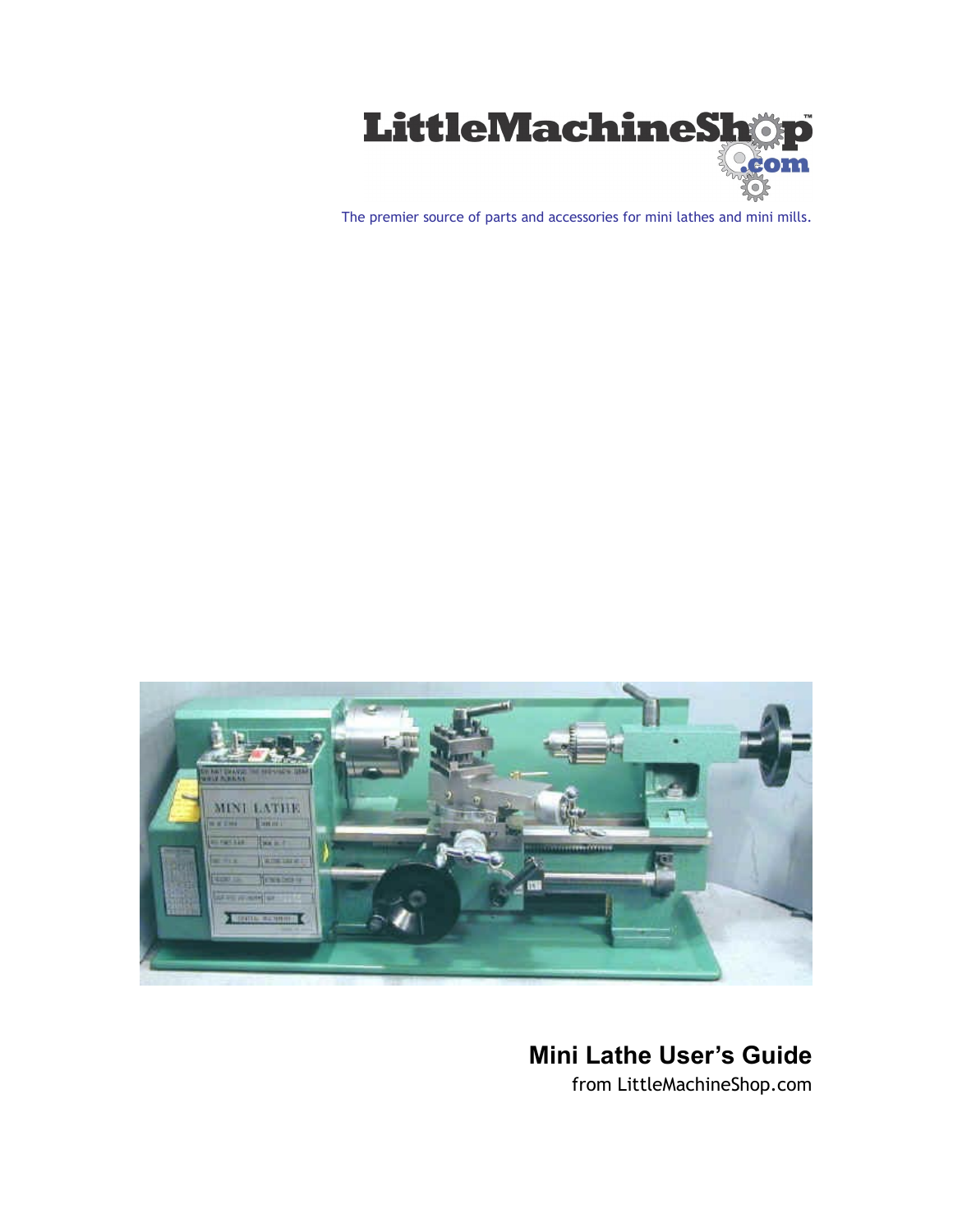Copyright © 2002, LittleMachineShop.com All rights reserved.

Some photos Copyright © 2002, Frank J. Hoose, Jr. All rights reserved.

Frank J. Hoose Jr. of Mini-Lathe.com took many of the photographs in this document. Be sure to visit the Mini-Lathe.com Web site, which has a wealth of information about the mini lathe.

LittleMachineShop.com http://www.littlemachineshop.com 221 E. Walnut St. #110, Pasadena, CA 91101 (800) 981-9663 • Fax (626) 584-5844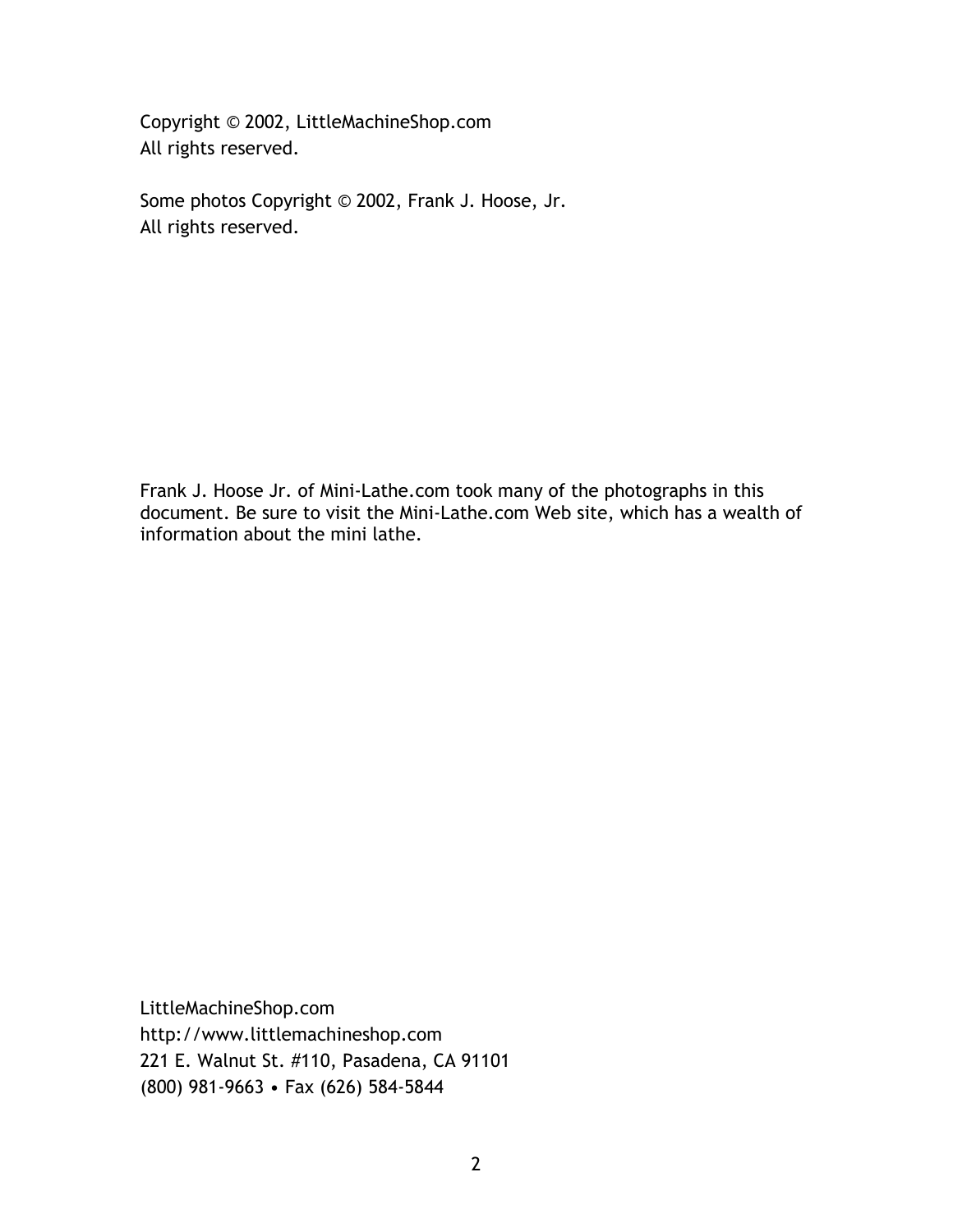# **Contents**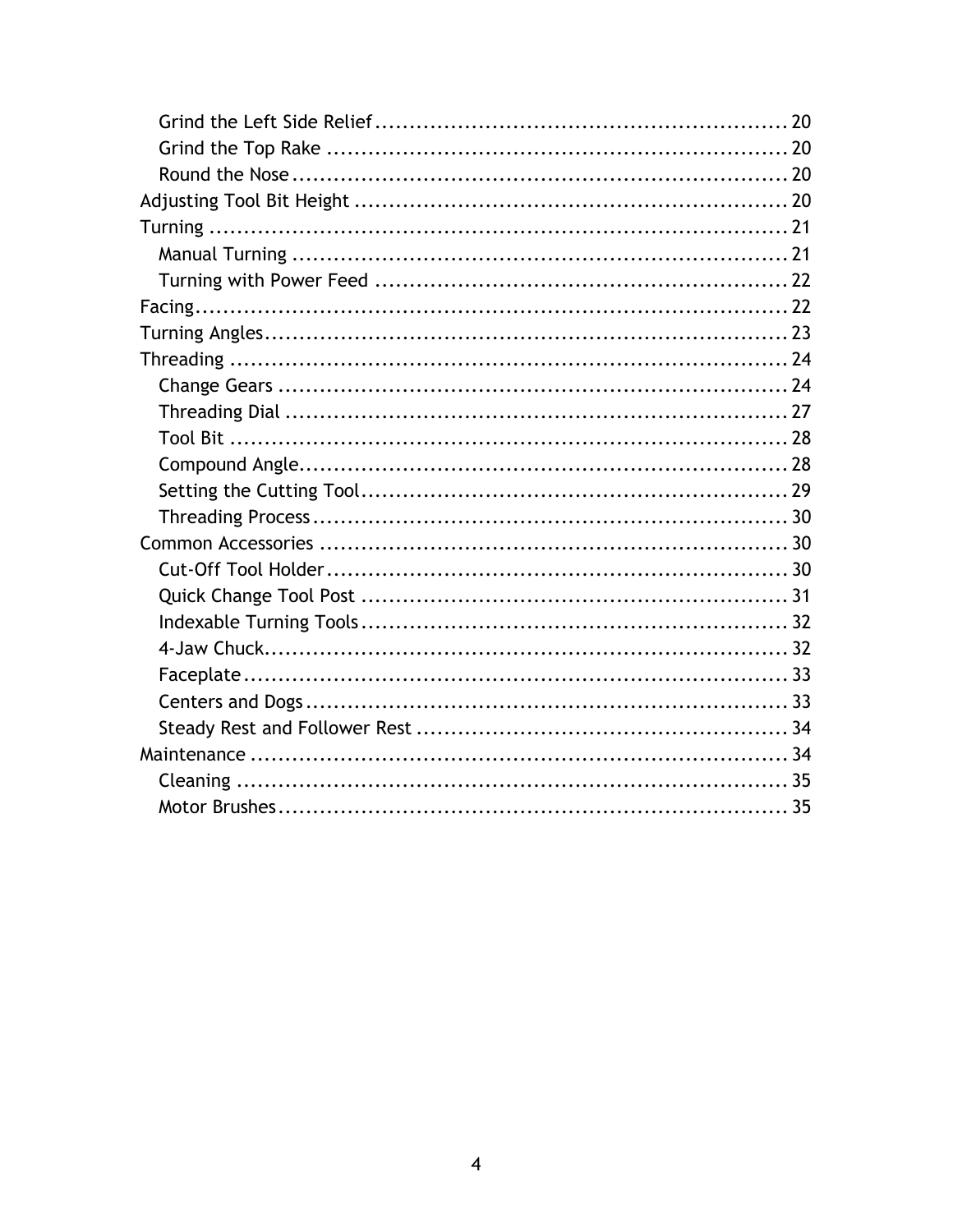# <span id="page-4-0"></span>**Introduction**

This user's guide covers the 7x10 and 7x12 mini lathes that are sold by Grizzly Industrial, Harbor Freight Tools, Homier Mobile Merchants, Micro-Mark, Northern Tool & Equipment, Enco, and Wholesale Tool.

These lathes are made in China, in several different factories, but to a similar set of plans. The general operating principles covered in this document are common to all of them.

# **Specifications**

The following specifications are common to these lathes.

|                             | <b>Metric Lathes</b>       | <b>Inch Lathes</b>    |
|-----------------------------|----------------------------|-----------------------|
| Swing over bed              | 180 mm                     | 7"                    |
| <b>Between Centers</b>      | 200 mm / 300 mm            | 7.9" / 11.8"          |
| Spindle Taper               | 3 Morse taper              | 3 Morse taper         |
| Tailstock taper             | 2 Morse taper              | 2 Morse taper         |
| Spindle Bore                | $20 \text{ mm}$            | 0.79"                 |
| <b>Cross Slide Travel</b>   | $65 \text{ mm}$            | 2.56"                 |
| <b>Compound Rest Travel</b> | $55 \, \text{mm}$          | 2.17"                 |
| Spindle Speed               | 100-2500 RPM               | 100-2500 RPM          |
| <b>Automatic Feed Rate</b>  | 0.1 mm / Revolution        | 0.004"/ Revolution    |
| <b>Screw Threads</b>        | $0.4 - 2.0$ mm in 10 steps | 12-52 TPI in 18 steps |

# **Safety Considerations**

Always use common sense when using a power tool. Review the safety instructions that came with your lathe. Besides the general safety rules for any power tool, the following are specific considerations for the mini lathe.

- Your mini lathe is just that, a *mini*, or small lathe. Don't attempt jobs that are beyond its capacity.
- Check the work piece after you place it in the chuck or other work holding device. Be sure it is secure before turning on the lathe.
- Don't wear loose clothing or jewelry when operating the lathe.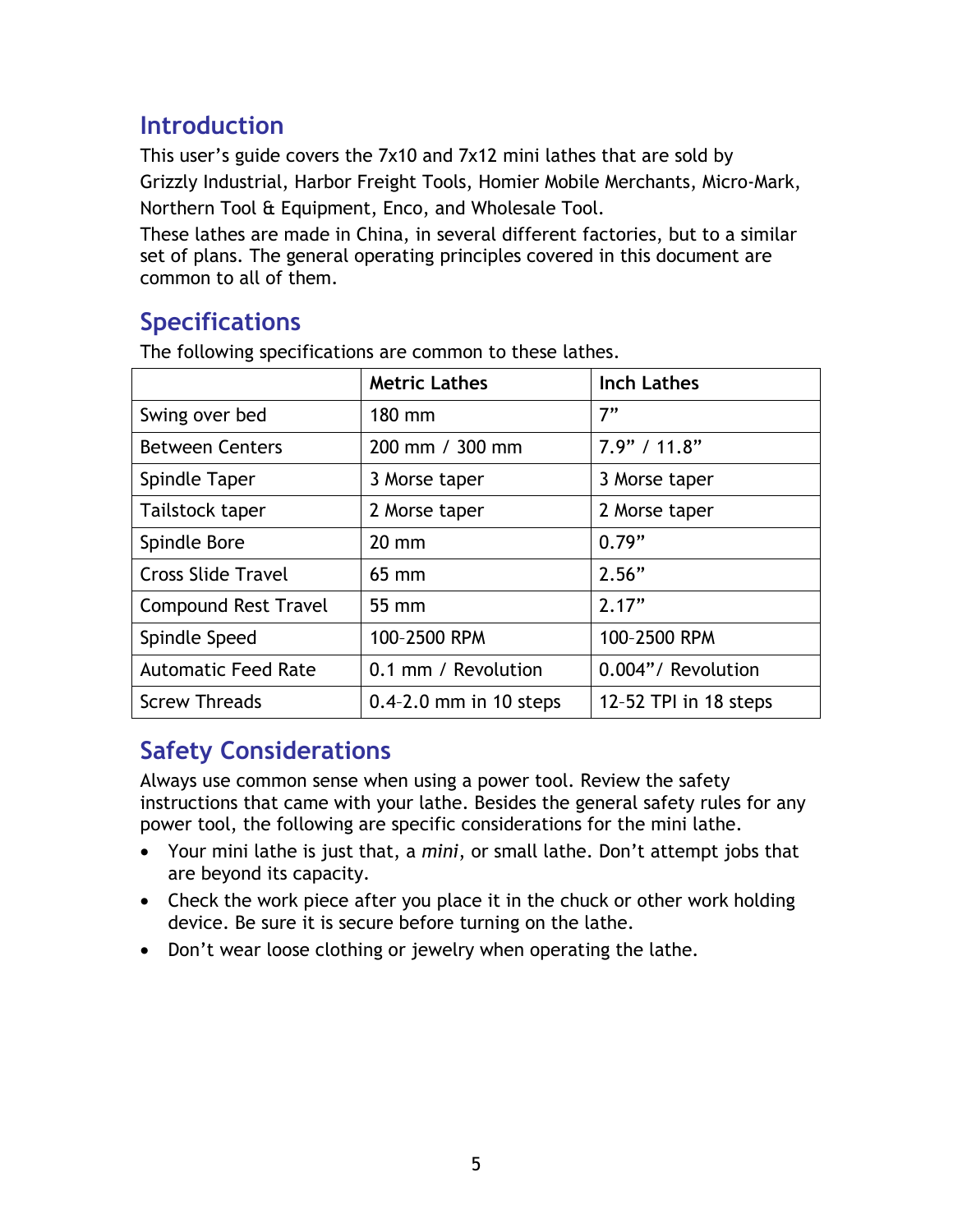## <span id="page-5-0"></span>**Features**

### *Front View*



- 1. Headstock
- 2. Motor controls
- 3. 3-jaw chuck
- 4. Bed ways
- 5. Carriage
- 6. Tool post
- 7. Cross slide
- 8. Compound rest
- 9. Compound rest feed handle
- 10. Tailstock quill
- 11. Tailstock quill locking lever
- 12. Tailstock
- 13. Tailstock quill hand wheel
- 14. Change gear cover
- 15. Lead screw
- 16. Carriage hand wheel
- 17. Apron
- 18. Cross slide feed handle
- 19. Threading dial
- 20. Power feed lever
- 21. Tailstock lock nut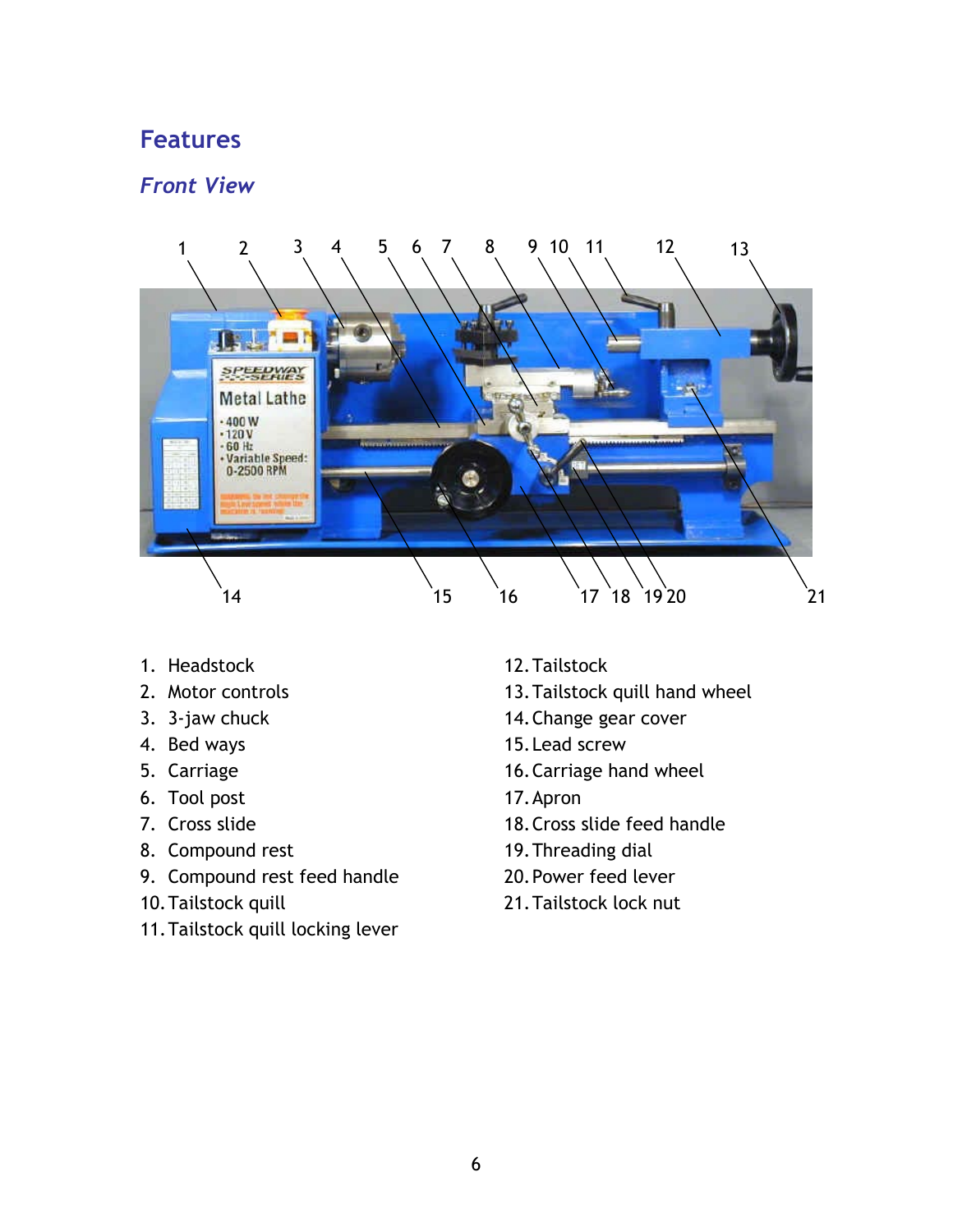## <span id="page-6-0"></span>*Rear View*



- 1. High/low speed shifter
- 2. Power feed forward/neutral/reverse lever

# **Basic Accessories**

The following accessories come with most mini lathes. Some mini lathes come with additional accessories.

- Chuck key for the 3-jaw chuck
- Outside jaws for the 3-jaw chuck
- Change gears: 30, 35, 40 (2), 45, 50, 55, 57, 60 and 65 teeth
- $\bullet$  Hex wrenches: 3, 4, 5, and 6 mm
- Open end wrenches: 8 x 10 mm and 14 x 17 mm

# **Cleaning**

Your lathe will arrive coated with grease to protect it from corrosion during shipment. Follow this procedure to remove the grease:

- 1. Wipe most of the grease off with rags or paper towels.
- 2. Clean the surfaces with mineral spirits (paint thinner).
- 3. Coat the surfaces with oil.

See the [lubrication section](#page-14-0) for specific recommendations for lubricants.

# **Mounting Your Lathe**

All mini lathes come with rubber feet that attach to the same holes used to secure the lathe for shipping. If you want your lathe to be portable, simply install these feet.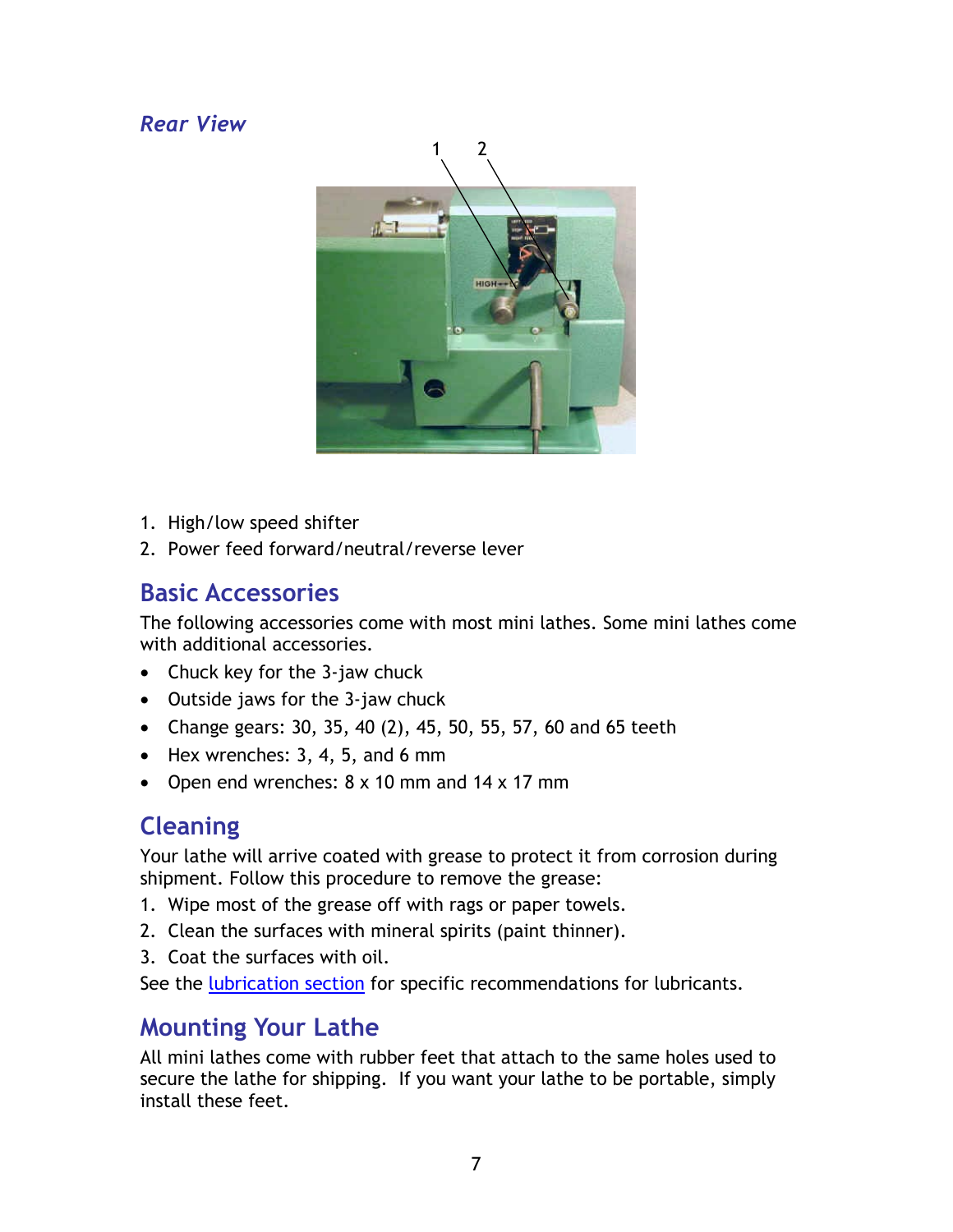<span id="page-7-0"></span>Note: If your lathe didn't come with them, adding chip tray braces (LittleMachineShop.com part number 1328) spreads the feet by several inches and makes the lathe much steadier.

You can also bolt your lathe to your workbench. The following diagram shows the holes required. The wider bolt pattern is for the 7x12 lathe, while the narrower bolt pattern is for the 7x10 lathe.



Mount the lathe to the workbench with 6 mm bolts. The bolts should be about 10 mm longer than the thickness of the workbench. Use fender washers on the underside of wooden benches to prevent the bolt heads from pulling through.

# **Operating Controls**

There are several controls used to operate the lathe. Become familiar with them before you use the lathe.

## *Motor Controls*



- 1. Speed control
- 2. Forward/off/reverse switch
- 3. Power switch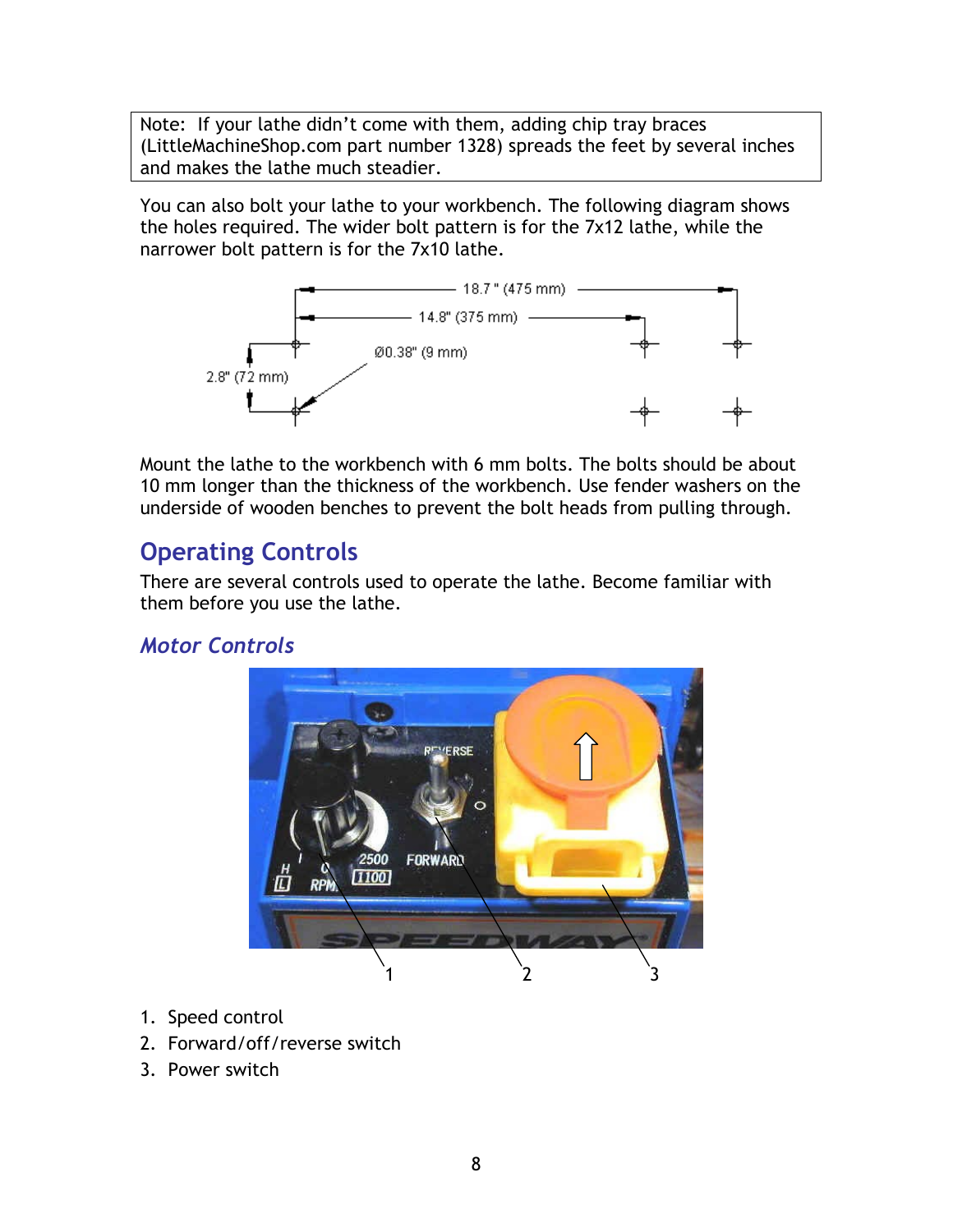<span id="page-8-0"></span>There are several versions of the control panel on the mini lathe, but they all include the same controls. In some cases the power switch is a big red "emergency" switch, and in some cases it is a rocker switch.

The big red emergency switch latches in the off position when you press the big red button. To turn the switch on, slide the big red button in the direction of the arrow. The big red button will swing up to the on position.

The power switch interrupts the input power to the speed control circuit board.

The forward/off/reverse switch switches the polarity of the speed control circuit board output power between the speed control circuit board and the motor.

You control the motor speed by adjusting a potentiometer that provides the speed setting value to the speed control circuit board. On some lathes there is a safety switch on the speed control potentiometer that forces you to return the control to minimum speed when starting the lathe.

CAUTION: Always turn the speed control to the minimum speed position before starting the lathe. Starting the lathe with the speed control set to a higher speed can damage the speed control circuit board.

#### **To power up the lathe:**

- 1. Turn the speed control to the minimum speed position.
- 2. Place the forward/off/reverse switch in the off position.
- 3. Turn on the power switch.

#### **To start the lathe:**

- 1. Ensure that the speed control is set to the minimum speed position.
- 2. Move the forward/off/reverse switch to the appropriate position.
- 3. Advance the speed control to the desired speed.

#### **To stop the lathe:**

- 1. Turn the speed control to the minimum speed position.
- 2. Move the forward/off/reverse switch to the off position.
- 3. If you want to power down the lathe, press the big red switch or the rocker switch to turn off the power.

# *High/Low Speed Shifter*

The high/low speed shifter is on the back of the headstock. It selects the spindle speed range.

| Low speed range   $50^*$ -1100 RPM |  |
|------------------------------------|--|
| High speed range   50*-2500 RPM    |  |

\* Minimum speed varies.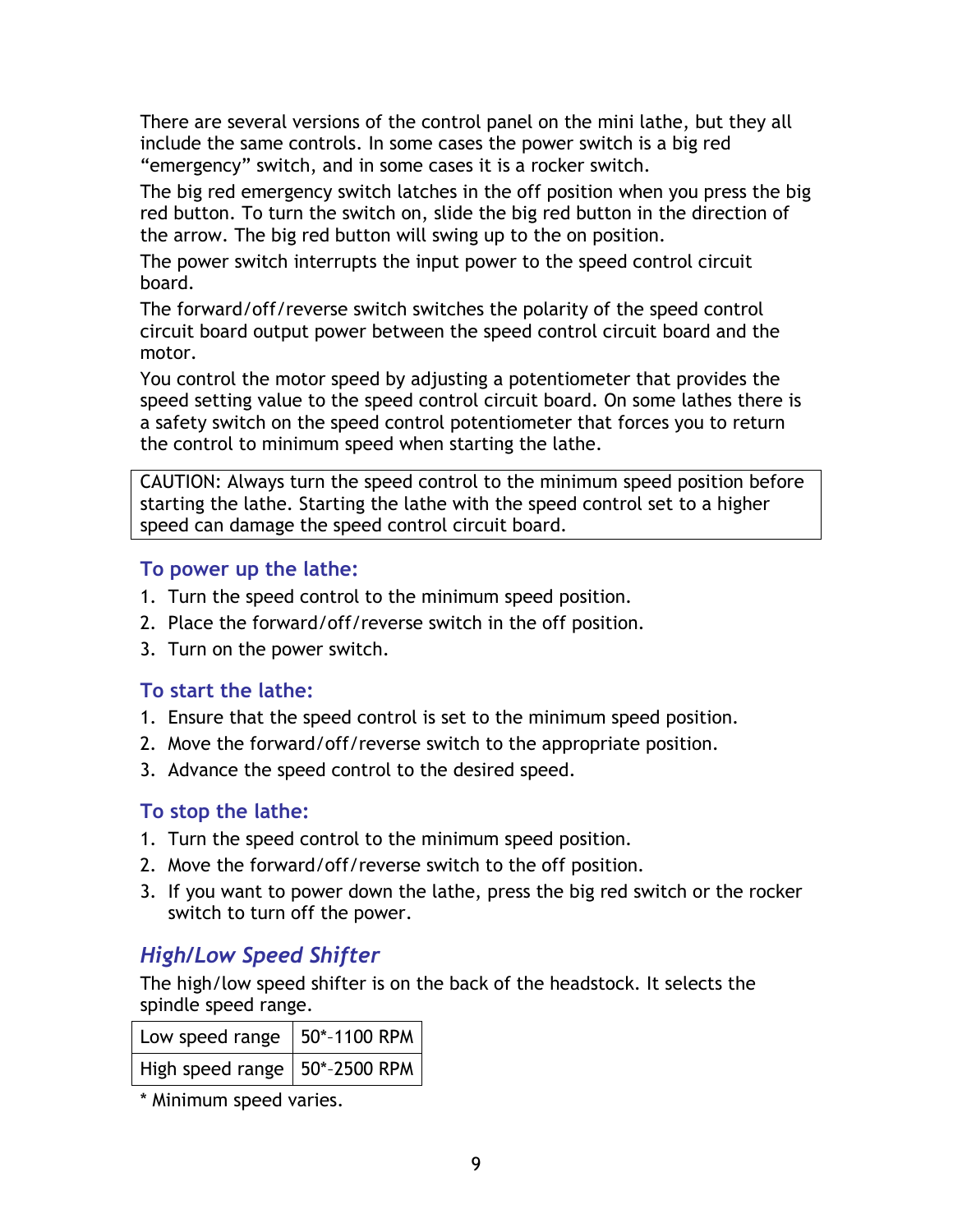<span id="page-9-0"></span>Never move this lever when the lathe is turning. You might need to turn the spindle slightly by hand as you move the high/low speed shifter.

## *Power Feed Forward/Neutral/Reverse Lever*

The power feed forward/neutral/reverse lever controls the direction of rotation of the lead screw. When this lever is in the forward, or top, position the lead screw moves the carriage toward the headstock. When this lever is in the reverse, or bottom, position, the lead screw moves the carriage away from the headstock. In the center, or neutral, position the lead screw is disengaged and does not turn.

There is a strong spring in this lever. Pull out firmly on the end of the lever while moving it.

NOTE: In many cases the detents for this control are not well formed, and in some cases are not in the correct position. If your power feed will not stay engaged, or if it does not disengage properly, inspect the detents in the back of the headstock and move or enlarge them with a center punch.

### *Power Feed Lever*

The power feed lever locks the half nuts around the lead screw, which engages the power feed.

The power feed is engaged when this lever is down, and disengaged when this lever is up.

### *Carriage Hand Wheel*

The carriage hand wheel moves the carriage toward or away from the headstock, depending on which way it is turned.

Use this hand wheel to position the carriage. Because this hand wheel moves the carriage quickly it is not easy to use this hand wheel to move the carriage while you are turning.

You cannot turn this hand wheel when the automatic feed is engaged.

## *Cross Slide Feed Handle*

The cross slide feed handle moves the cross slide across the ways. Use this handle to advance the tool into the work and for facing cuts.

The dial on this handle indicates the relative position of the cross slide. The graduated dial can be repositioned for convenience.

On some lathes there are 40 divisions on the dial. On these lathes, each turn of the handle advances the cross slide 1 mm or approximately 0.040". The distance is actually 0.03937", an error of a little less than 2%.

Other lathes have 50 graduations on the dial. On these lathes, each turn of the handle advances the cross slide 0.050".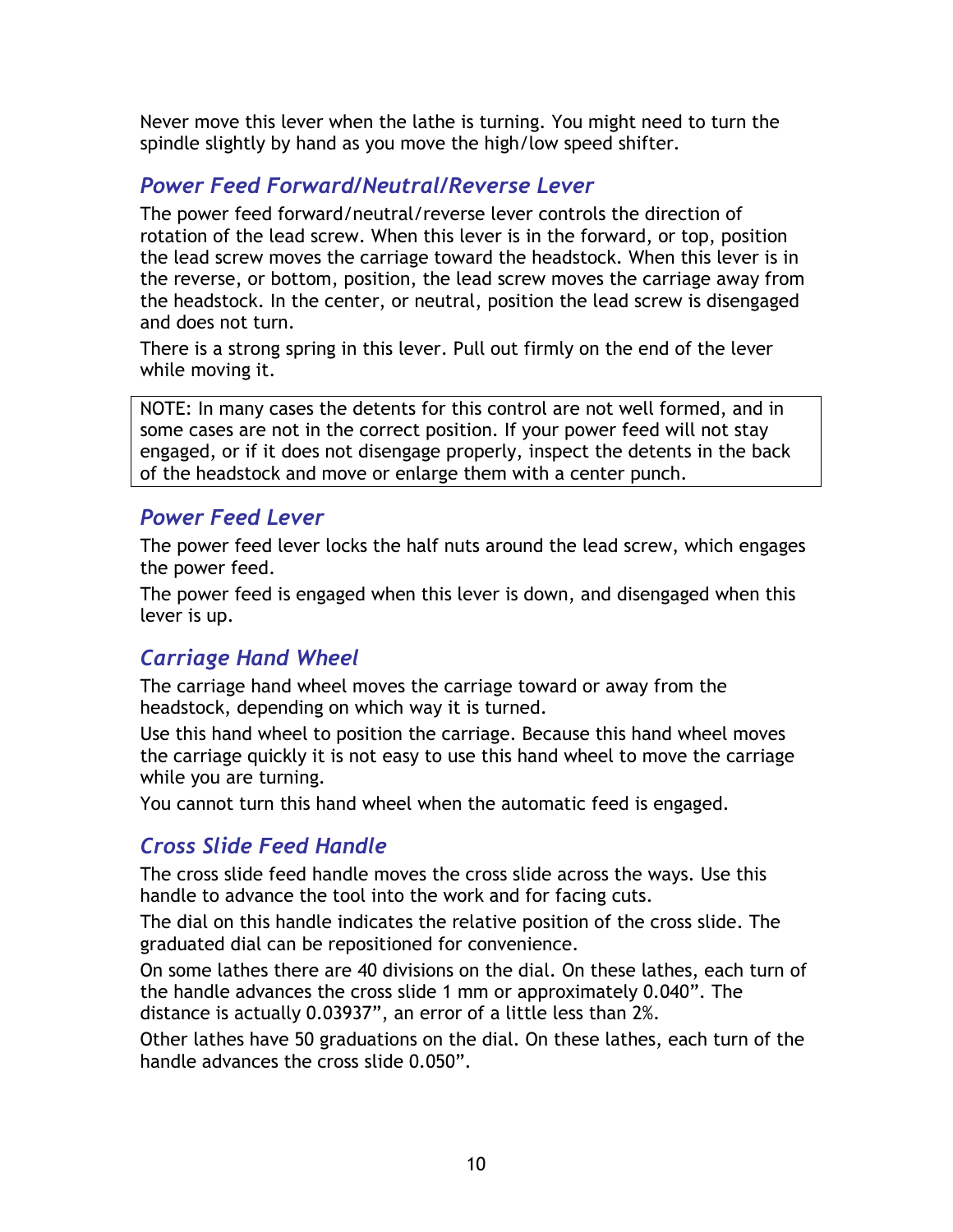## <span id="page-10-0"></span>*Compound Rest Feed Handle*

The compound rest feed handle advances or retracts the compound rest. Use this handle to advance the tool into the work.

The dial on this handle indicates the relative position of the cross slide. The graduated dial can be repositioned for convenience.

On some lathes there are 40 divisions on the dial. On these lathes, each turn of the handle advances the compound rest 1 mm or approximately 0.040". The distance is actually 0.03937", an error of a little less than 2%.

Other lathes have 50 graduations on the dial. On these lathes, each turn of the handle advances the compound rest 0.050".

### *Compound Rest Rotation*

The compound rest rotates on the cross slide and you can position it at any angle.

Position the compound rest so it moves parallel to the ways to make precise facing cuts.

Position the compound rest at 29.5 degrees for cutting standard threads.

#### **To change the angle of the compound rest:**

- 1. Using the compound rest feed handle, retract the compound rest until the locking socket head cap screws are exposed.
- 2. Loosen the two socket head cap screws.
- 3. Turn the compound rest to the desired angle.
- 4. Tighten the two socket head cap screws.

NOTE: Use a protractor between the compound rest and the cross slide. Don't depend on the die cast or plastic protractor that's on the side of the compound rest on some lathes.

#### *Tailstock Lock Nut*

The tailstock is locked into position on the ways by the tailstock lock nut. Use a 15 mm wrench to tighten the tailstock lock nut.

### *Tailstock Quill Hand Wheel*

The tailstock quill hand wheel moves the tailstock quill in and out. Most mini lathes have rather poor graduations on the top of the quill that show how far it is extended.

Retract the tailstock quill all the way to remove tools from the taper in the tailstock quill.

### *Tailstock Quill Locking Lever*

The tailstock quill locking lever keeps the tailstock quill from moving. Use the tailstock quill locking lever to lock the tailstock quill in position when you are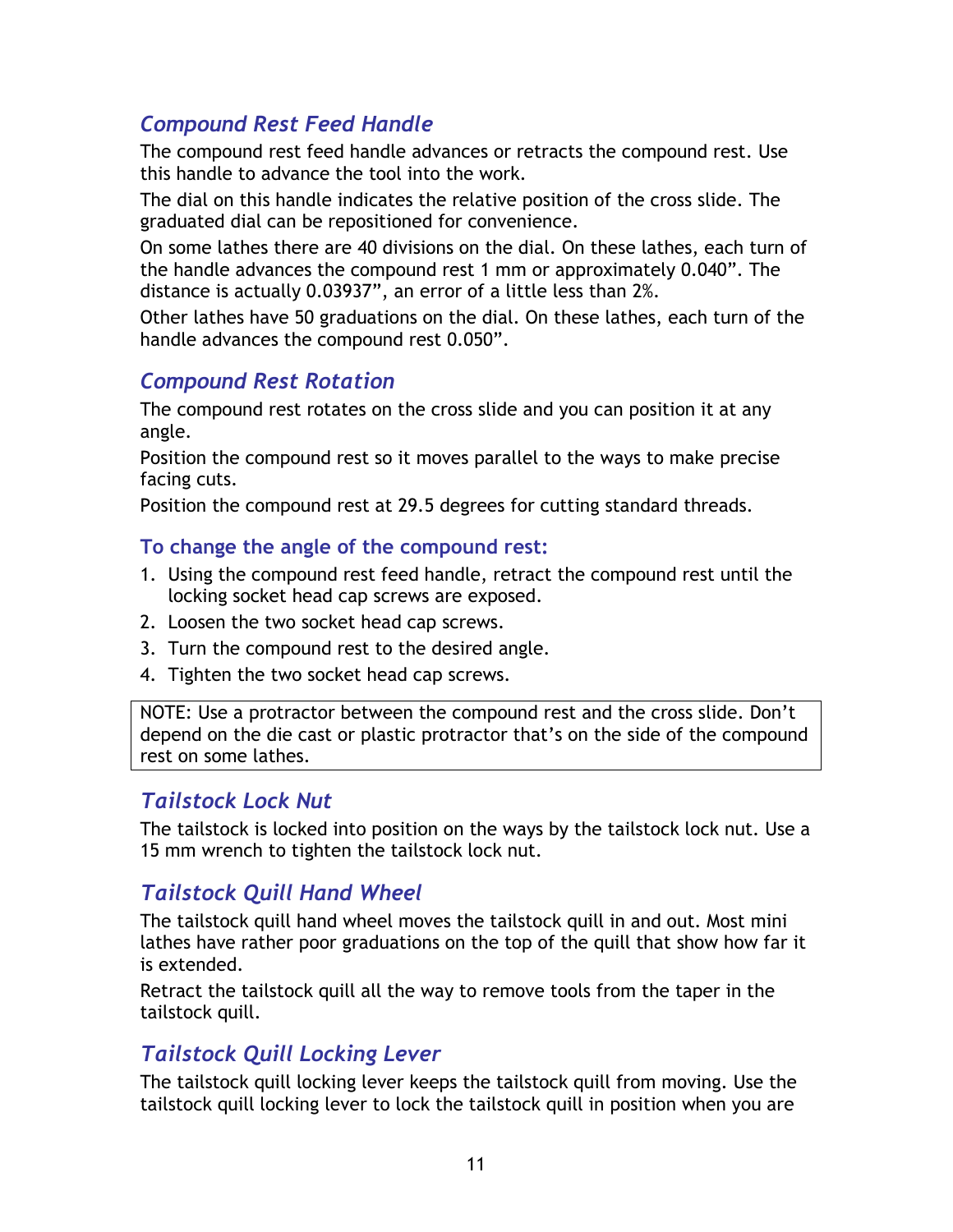<span id="page-11-0"></span>turning between centers. Turn the lever clockwise to lock the tailstock quill, and counterclockwise to unlock the tailstock quill.

# **Adjustments**

Keeping your lathe in adjustment is an ongoing process. You should check all the following adjustments when you set up your lathe and then periodically as you use your lathe.

# *Carriage*

The carriage is held on the ways by two adjustable retaining plates that are bolted to the bottom of the carriage.

There are several fasteners in the carriage retainers. The socket head cap screws are used to adjust the position of the retainers. The setscrews and lock nuts lock the adjustments in place.

### **To adjust the carriage retainers:**

- 1. Remove the right lead screw mounting bracket.
- 2. Disconnect the apron by removing the two socket head cap screws through the front of the carriage.
- 3. Slide the apron to the right and off the lead screw.
- 4. Loosen all the fasteners on both retainers.
- 5. Snug the socket head cap screws so the carriage can move, but without play.
- 6. Snug the setscrews. Do not over tighten or you might break the retainers.
- 7. While holding the setscrews from turning, tighten the lock nuts.
- 8. Replace the apron.
- 9. Replace the right lead screw mounting bracket.

# *Cross Slide Gibs*

A gib is a strip of metal placed between the bearing surface of two machine parts to ensure a precision fit and provide adjustment for wear. The mini lathe has gibs in several places, including the cross slide.

### **To adjust the cross slide gibs:**

- 1. Loosen the three lock nuts on the side of the cross slide.
- 2. Slightly loosen all three setscrews on the side of the cross slide.
- 3. Snug each setscrew equally. This will lock the cross slide in position.
- 4. Loosen each setscrew 1/8 turn to allow the cross slide to move.
- 5. While holding the setscrews from turning, tighten the lock nuts.
- 6. Test by turning the handle. Loosen or tighten all the setscrews the same amount until the cross slide moves freely, but without play in the dovetail.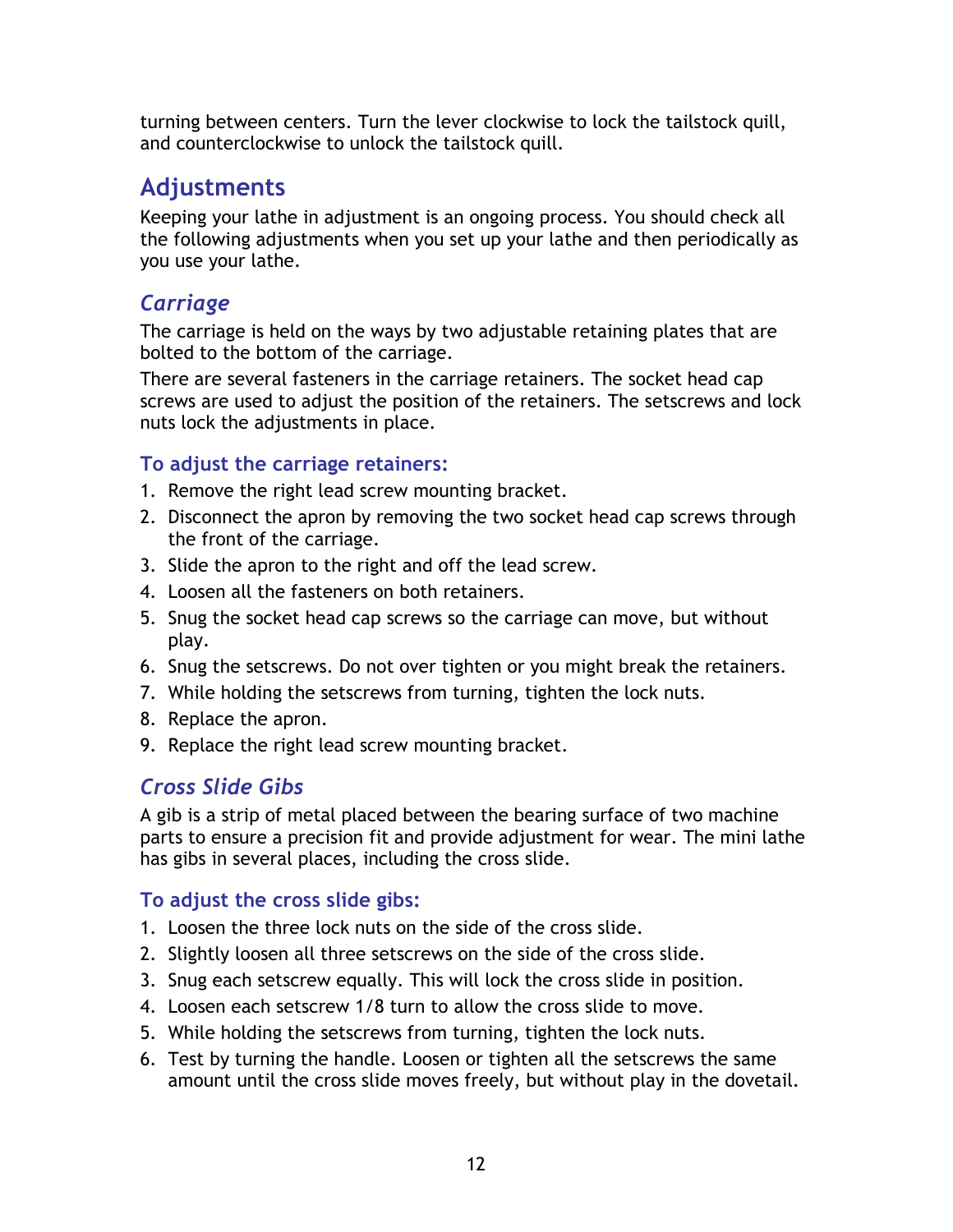## <span id="page-12-0"></span>*Cross Slide Nut*

The cross slide nut is adjustable to remove free play from the cross slide feed handle.

The three screws in the top of the cross slide adjust the cross slide nut.

The two outer screws tip the nut off horizontal to reduce the endplay in the threads. The center screw locks the adjustment in place.

### **To adjust the cross slide nut:**

- 1. Loosen all three screws.
- 2. Back the cross slide all the way away from the center of the lathe, until it just contacts the dial.
- 3. Tighten the center screw until the feed handle becomes hard to turn.
- 4. Loosen the center screw until the feed handle just turns freely.
- 5. Tighten the near screw until the feed handle becomes hard to turn.
- 6. Loosen the near screw until the feed handle just turns freely.
- 7. Snug, but do not tighten the far screw.

### *Compound Rest Gibs*

The compound rest also incorporates a gib for adjustment.

#### **To adjust the compound rest gibs:**

- 1. Loosen the three lock nuts on the side of the compound rest.
- 2. Slightly loosen all three setscrews on the side of the compound rest.
- 3. Snug each setscrew equally. This will lock the compound rest in position.
- 4. Loosen each setscrew 1/8 turn to allow the compound rest to move.
- 5. While holding the setscrews from turning, tighten the lock nuts.
- 6. Test by turning the handle. Loosen or tighten all the setscrews the same amount until the compound rest moves freely, but without play in the dovetail.

### *Apron Position*

The apron is adjustable to center the half nuts horizontally on the lead screw.

#### **To adjust the apron position:**

- 1. Loosen the two socket head cap screws that secure the apron to the carriage. They are at the front edge of the carriage.
- 2. Engage the half nuts on the lead screw.
- 3. Tighten the two socket head cap screws.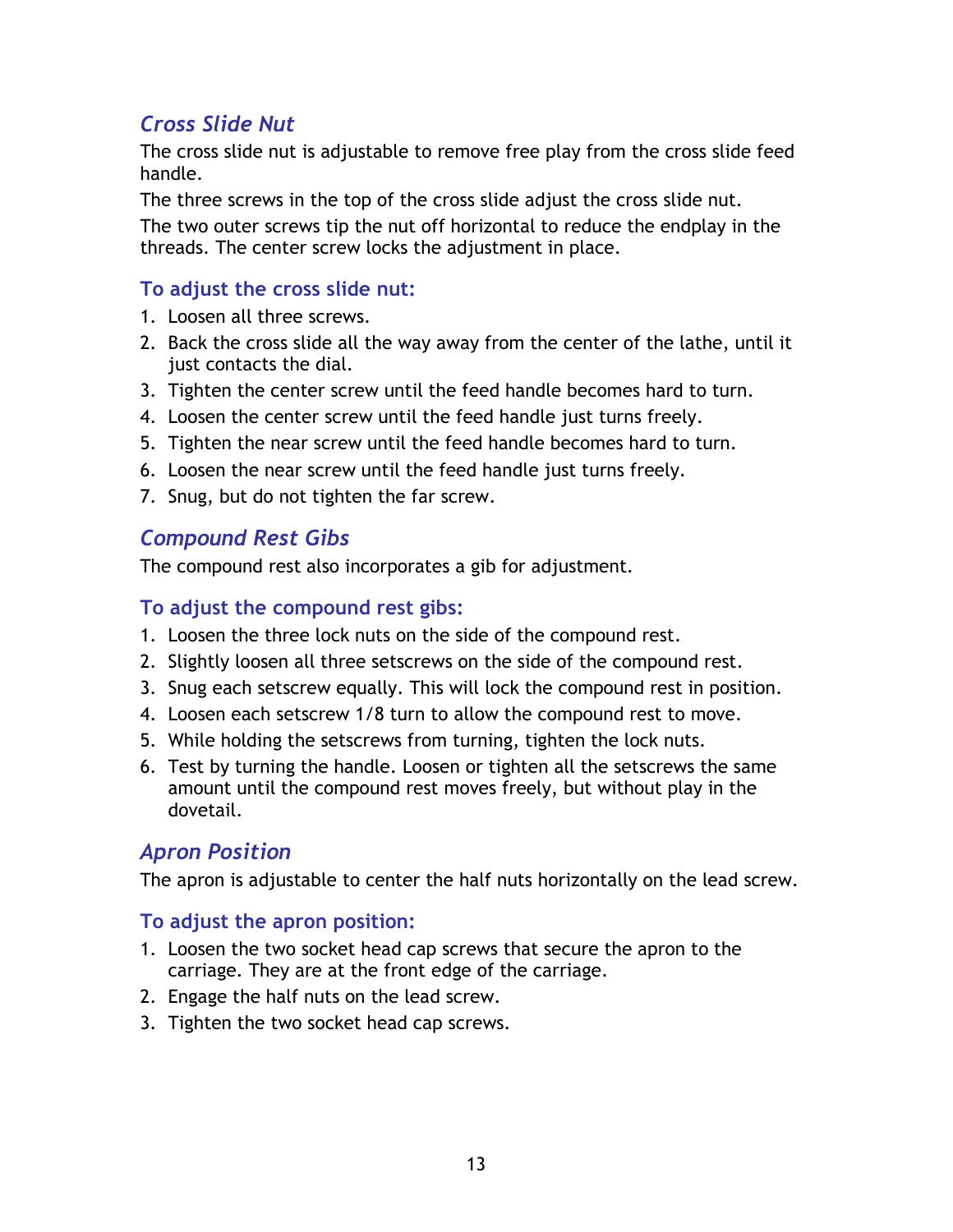### <span id="page-13-0"></span>*Half Nuts*

There are two adjustments for the half nuts. The half nut gibs take the play out of the half nuts. The half nut closing limit stops the half nuts from closing too tightly on the lead screw.

### **To adjust the half nut gibs:**

• Tighten the three setscrews in the back edge of the apron to remove play from the half nuts.

### **To adjust the half nut limit:**

- 1. Loosen the lock nut on the bottom of the half nuts.
- 2. Adjust the setscrew until the half nuts close without binding on the lead screw.
- 3. While holding the setscrew from turning, tighten the lock nut.

### *Lead Screw Mounting*

The brackets that mount the lead screw can move slightly to ensure that the lead screw does not bind in the half nuts.

#### **To adjust the right lead screw mounting bracket:**

- 1. Remove the tailstock by sliding it off the end of the ways.
- 2. Loosen the two mounting socket head cap screws on the right bracket.
- 3. Move the carriage as far to the right as possible.
- 4. Engage the half nuts on the lead screw.
- 5. Tighten the bracket mounting socket head cap screws.
- 6. Replace the tailstock.

#### **To adjust the left lead screw mounting bracket:**

- 1. Remove the change gear cover.
- 2. Loosen the locking nut on the change gear adjuster.
- 3. Loosen the two mounting socket head cap screws on the left lead screw bracket.
- 4. Move the carriage as far to the left as possible.
- 5. Engage the half nuts on the lead screw.
- 6. Tighten the bracket mounting socket head cap screws.
- 7. Tighten the locking nut on the change gear adjuster.
- 8. Replace the change gear cover.

#### *Drive Belt*

The drive belt needs to be aligned correctly or it will wear on one side or the other.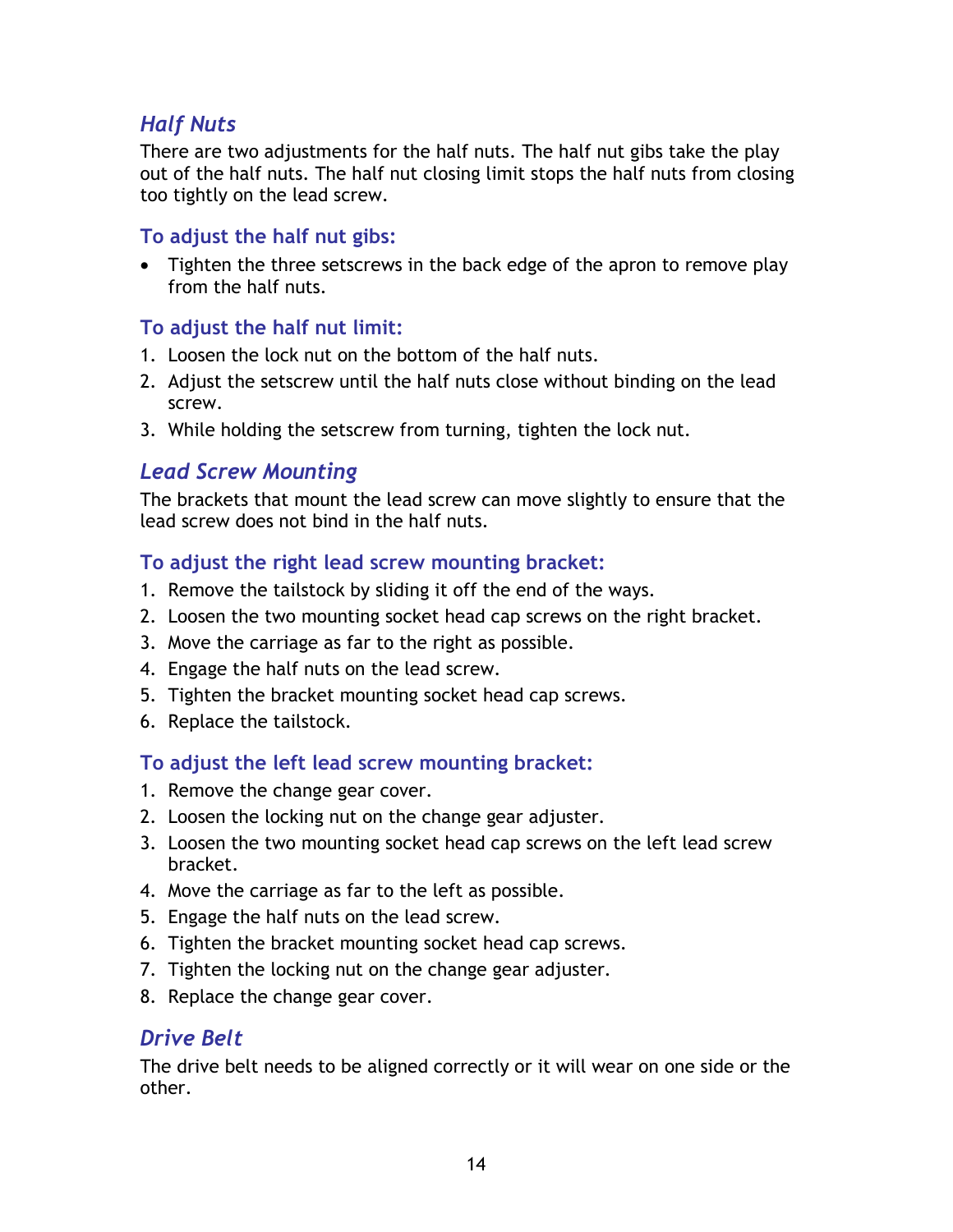### <span id="page-14-0"></span>**To adjust the drive belt:**

- 1. Unplug the power cord.
- 2. Remove the motor cover from the back of the lathe.
- 3. Remove the change gear cover.
- 4. Remove the control box from the front of the lathe, but do not disconnect any wires.
- 5. Loosen all the lock nuts on the front of the lathe.
- 6. Back off the top and bottom set screws a couple turns.
- 7. Make sure that nothing will get into the change gear drive.
- 8. Make sure the control box is in a safe but accessible position.
- 9. Plug in the power cord.
- 10. Reach around to the back of the lathe and hold the motor.
- 11. Turn the motor on at slow speed.
- 12. While the motor is running, move the motor to a position where the belt has sufficient tension and does not rub either side of the pulley.
- 13. Tighten the nuts on the two studs that are aligned horizontally.
- 14. Snug the setscrews that are aligned vertically.
- 15. Turn off the motor.
- 16. Tighten the lock nuts.
- 17. Replace the control box.
- 18. Replace the change gear cover.
- 19. Replace the motor cover.

# **Lubrication**

We recommend the use of two lubricants on your lathe.

- Where oil is required, we recommend Mobil 1 synthetic motor oil. Mobil 1 far exceeds the lubrication needs of the mini lathe, and maintains a good surface film between applications.
- Where grease is required, we recommend Lubriplate 630-AA lithium (white) grease. Lithium grease is a plastic-friendly grease that is easy to find and easy to use.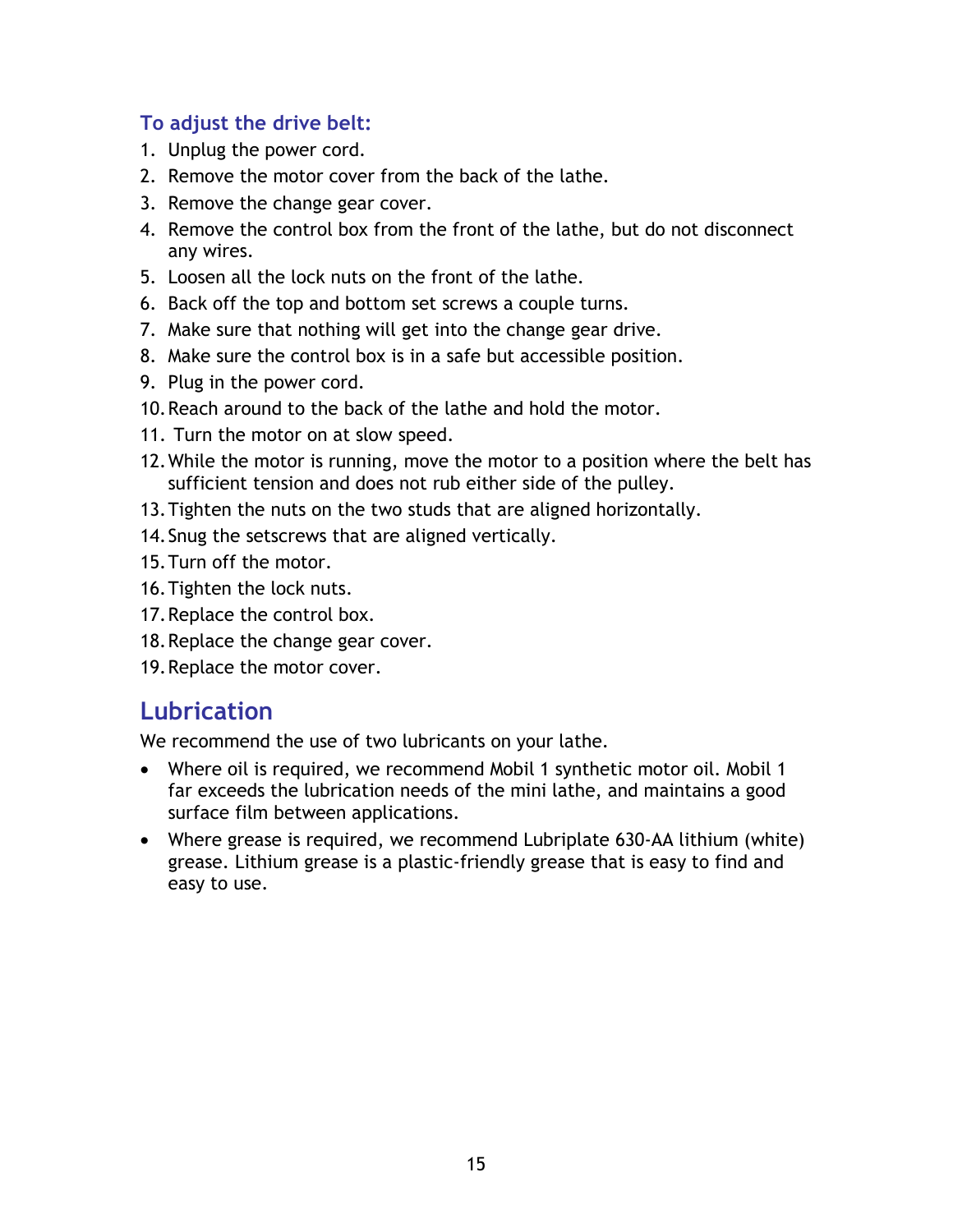The following points on your lathe require lubrication.

| Location                                  | Lubricant | Frequency | <b>Notes</b>                                                                                                                                                        |
|-------------------------------------------|-----------|-----------|---------------------------------------------------------------------------------------------------------------------------------------------------------------------|
| Lathe ways                                | Oil       | Daily     | Apply oil to both the front and back<br>ways on both sides of the carriage.<br>Move the carriage back and forth to<br>spread the oil.                               |
| Lead screw<br>threads                     | Oil       | Daily     | Clean swarf (chips, shavings, and<br>debris) daily.                                                                                                                 |
| Compound rest<br>dovetail                 | Oil       | Daily     | Advance the compound rest to the<br>extent of its normal travel. Apply<br>oil to the end of the gib and the<br>ends of the dovetails. Retract the<br>compound rest. |
| Cross slide<br>dovetail                   | Oil       | Daily     | Advance the cross slide to the<br>extent of its travel. Apply oil to the<br>end of the gib and the ends of the<br>dovetails. Retract the cross slide.               |
| Lead screw<br>bushings                    | Oil       | Weekly    | There is an oil fitting on the top of<br>each one. Remove the change gear<br>cover to lubricate the left bushing.                                                   |
| Other machined<br>surfaces                | Oil       | Weekly    | Oil lubricates and prevents<br>corrosion.                                                                                                                           |
| Chuck                                     | Oil       | Monthly   | Disassemble, clean and lubricate.<br>Wrap with a paper towel, secure<br>with an elastic band, and run lathe<br>to sling out excess oil.                             |
| Cross slide feed<br>screw                 | Grease    | Yearly    |                                                                                                                                                                     |
| Compound rest<br>feed screw               | Grease    | Yearly    |                                                                                                                                                                     |
| Lead screw<br>drive gears and<br>bushings | Grease    | Yearly    | Also lube change gears as you use<br>them.                                                                                                                          |
| Transmission<br>gears                     | Grease    | Yearly    | See procedure below for lubricating<br>the transmission gears without<br>removing the headstock.                                                                    |
| Carriage hand<br>wheel drive<br>gears     | Grease    | Yearly    |                                                                                                                                                                     |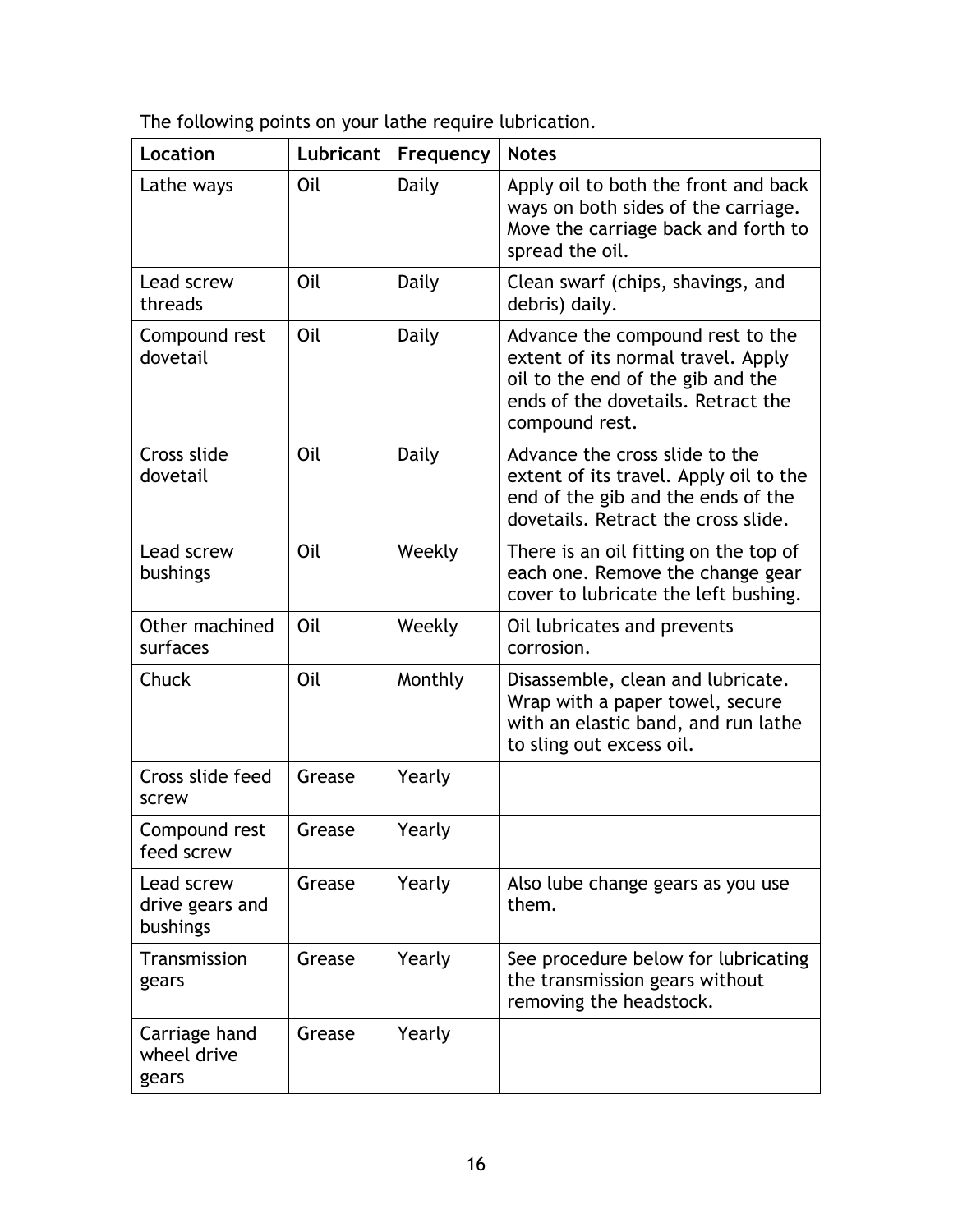<span id="page-16-0"></span>

| Location                     |        | Lubricant   Frequency   Notes |  |
|------------------------------|--------|-------------------------------|--|
| Tailstock quill<br>and screw | Grease | Yearly                        |  |

The spindle and countershaft bearings are deep groove ball bearings that are shielded and do not require additional lubrication.

## *Lubricating the Transmission Gears*

You can lubricate the transmission gears without removing the headstock by using a spray can of lithium grease.

### **To lubricate the transmission gears:**

- 1. Unplug the power cord.
- 2. Remove the control box from the front of the lathe, but do not disconnect any wires.
- 3. Remove the screw or screws holding the ground wires to the front of the headstock.
- 4. Insert the lithium grease can's spray tube into one of the open holes.
- 5. Spray the grease while rotating the chuck by hand.
- 6. Shift the high/low speed shifter to the opposite position.
- 7. Spray the grease while rotating the chuck by hand.
- 8. Reconnect the ground wires.
- 9. Replace the control box.
- 10. Plug in the power cord.

# **Changing Chuck Jaws**

3-Jaw lathe chucks come with two sets of jaws.

The "normal" set is called the inside jaws, because the stepped side is designed to fit inside of hollow work pieces and hold by an outward force. In many cases, however, these jaws are used to clamp on the outside of smaller objects using the long straight side.

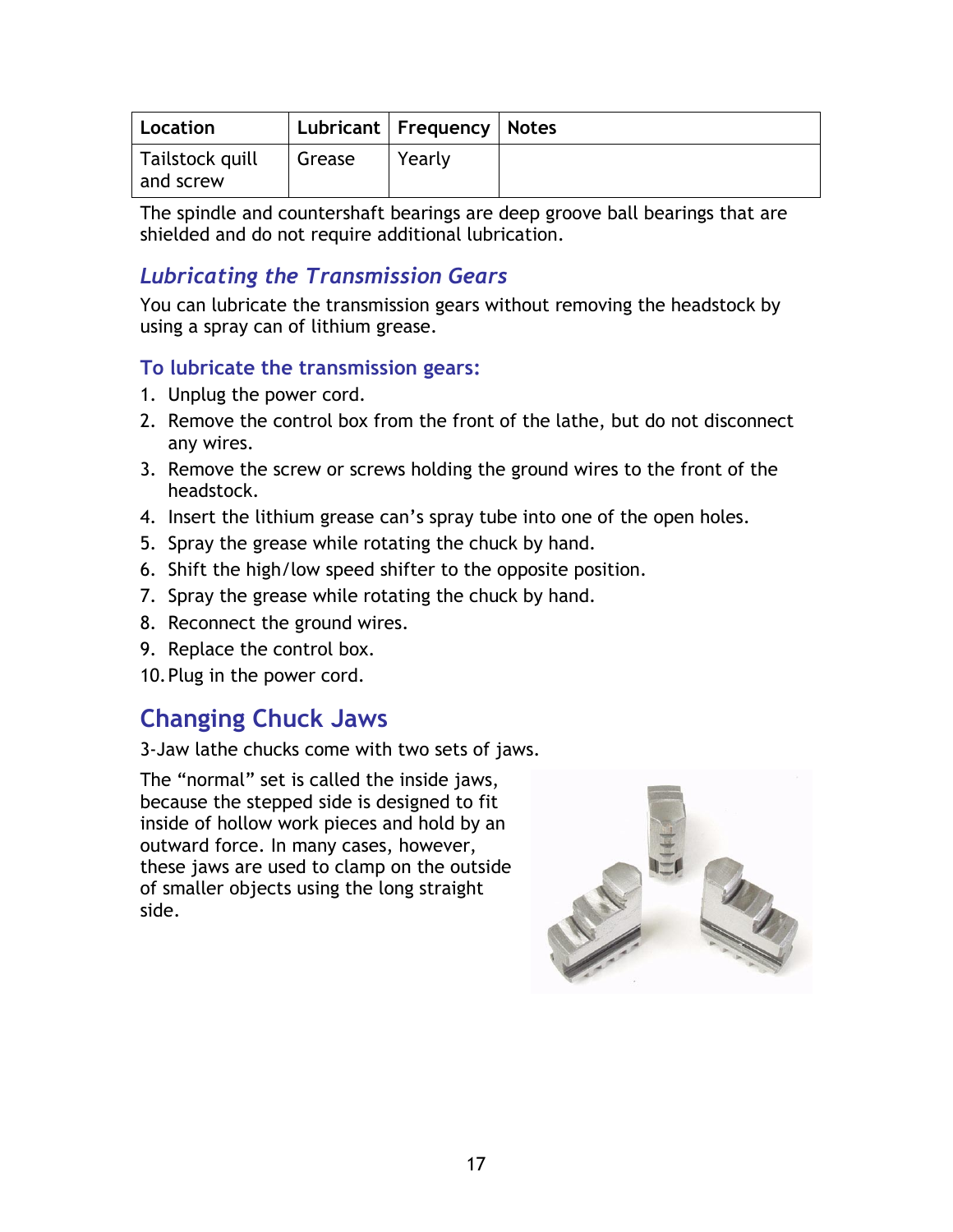<span id="page-17-0"></span>The second set of jaws is called the outside jaws because the stepped side of these jaws is designed to clamp on the outside of larger objects.



Because of the construction of a 3-jaw chuck, each of the three jaws in a set is different. You will find a number in the groove in the side of each jaw that identifies its position in the set.

#### **To install a set of chuck jaws:**

- 1. Place the three jaws in numeric order on the bench.
- 2. Slide jaw number 1 into the slot in the chuck that has the serial number stamped in it.
- 3. Press the jaw into the slot with one hand, and with the other hand, turn the chuck key to open the chuck.
- 4. You will feel the jaw move out in the slot as you turn. Stop turning right after the jaw clicks inward in the slot.
- 5. Turn the chuck key to close the chuck about  $\frac{1}{4}$  turn to engage jaw 1.
- 6. Slide jaw 2 into the next slot counterclockwise from jaw 1 when you are looking toward the headstock.
- 7. Slide jaw 3 into the open slot.
- 8. While pressing jaws 2 and 3 into the slots, turn the chuck key to close the chuck.

# **Grinding Tool Bits**

When you purchase a new lathe tool bit, it might have an angle on the end, but it is not properly sharpened for turning. Grinding lathe tool bits is a bit of an art. It takes some practice to get good at it.

You need to create a cutting edge that is sharp, extends out so that the cutting edge and not the side of the tool contacts the work, but that still has enough support to maintain sufficient strength to cut metal.

Before diving in, there are some terms you need to understand. The illustration below shows these terms.

First, notice that there are two cutting edges on the tool bit. There is a cutting edge on the end of the tool bit called the front cutting edge. There is also a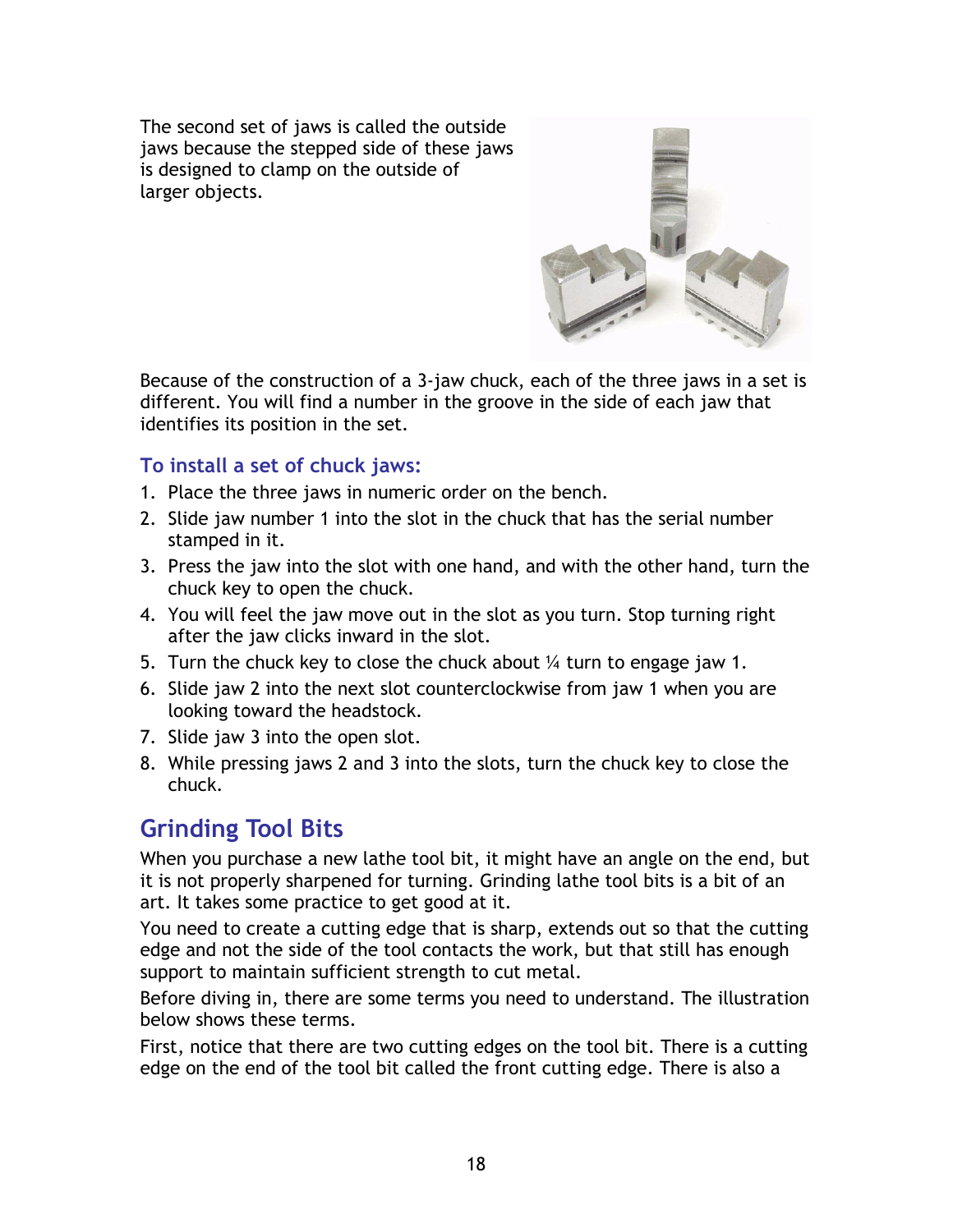cutting edge on the side of the tool. Between these cutting edges is a rounded section of cutting edge called the nose.



| Side Cutting Edge         | The side cutting edge does most of the cutting. As the too<br>bit moves along the work piece the side cutting edge<br>removes most of the material.                                                   |
|---------------------------|-------------------------------------------------------------------------------------------------------------------------------------------------------------------------------------------------------|
| <b>Front Cutting Edge</b> | The front cutting edge cuts when the tool is advanced into<br>the work.                                                                                                                               |
| <b>Nose</b>               | The nose is a critical part of the cutting edge, because it<br>produces the surface finish of the work piece.                                                                                         |
| Side Rake                 | The side rake produces the side cutting edge that cuts into<br>the work piece.                                                                                                                        |
| Side Relief               | Side relief provides clearance for the side cutting edge.<br>Without side relief, the side of the tool bit would hit the<br>work piece and not allow the cutting edge to penetrate<br>the work piece. |
| <b>Back Rake</b>          | The back rake produces the front cutting edge that cuts<br>into the work piece.                                                                                                                       |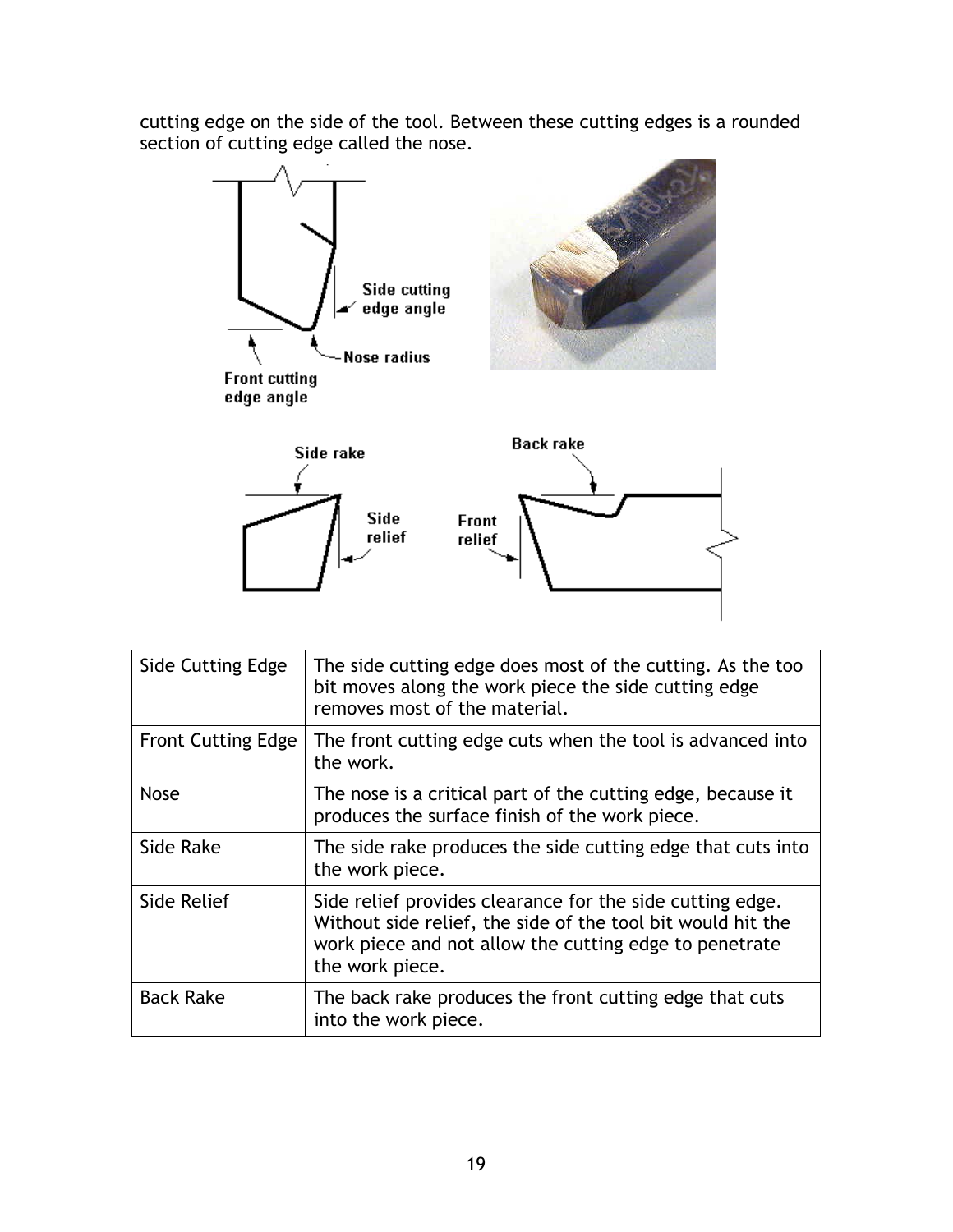<span id="page-19-0"></span>

| <b>Front Relief</b> | Front relieve provides clearance for the front cutting<br>edge. Without front relief, the front of the tool bit would<br>hit the work piece and not allow the cutting edge to |
|---------------------|-------------------------------------------------------------------------------------------------------------------------------------------------------------------------------|
|                     | penetrate the work piece.                                                                                                                                                     |

### *How to Grind Tool Bits*

Use a bench grinder to sharpen your tool bits. Even an inexpensive bench grinder can do a good job grinding lathe tool bits. In some cases, you might want to purchase a higher quality fine grit wheel.

Keep a small cup of water near your grinder. Grinding generates heat, which can cause two problems. The tool bit will become too hot to hold. Overheating can also affect the heat treatment of the tool bit, leaving the cutting edge soft.

Use a protractor to measure the angles. They are not super-critical, but you should try to stay within one degree of the recommendations.

### *Grind the Front Relief*

The first step in creating a tool bit is to grind the front relief. For most work, a relief angle of 10° works well.

While you are grinding the front relief, you are also creating the front cutting edge angle. Make this angle about 10° also, so that the corner formed by the front cutting edge and the side cutting edge is less than 90°.

### *Grind the Left Side Relief*

Form the left side relief next. Again, create about a 10° angle. You don't need to form a side cutting angle. The side cutting edge can be parallel to the side of the tool blank.

### *Grind the Top Rake*

The top of the tool bit is ground at an angle that combines the back rake and the side rake. The side rake is most important, because the side cutting edge does most of the work. For cutting steel and aluminum, the side rake should be about 12° and the back rake should be about 8°. For cutting brass, the rake angles should be much less, or even 0°.

#### *Round the Nose*

A small nose radius allows you to turn into tight corners. A large nose radius produces better surface finishes. Create a nose radius that is appropriate for the tool bit you are creating.

# **Adjusting Tool Bit Height**

The cutting edge of the tool bit should almost always be set to the center height of the lathe spindle.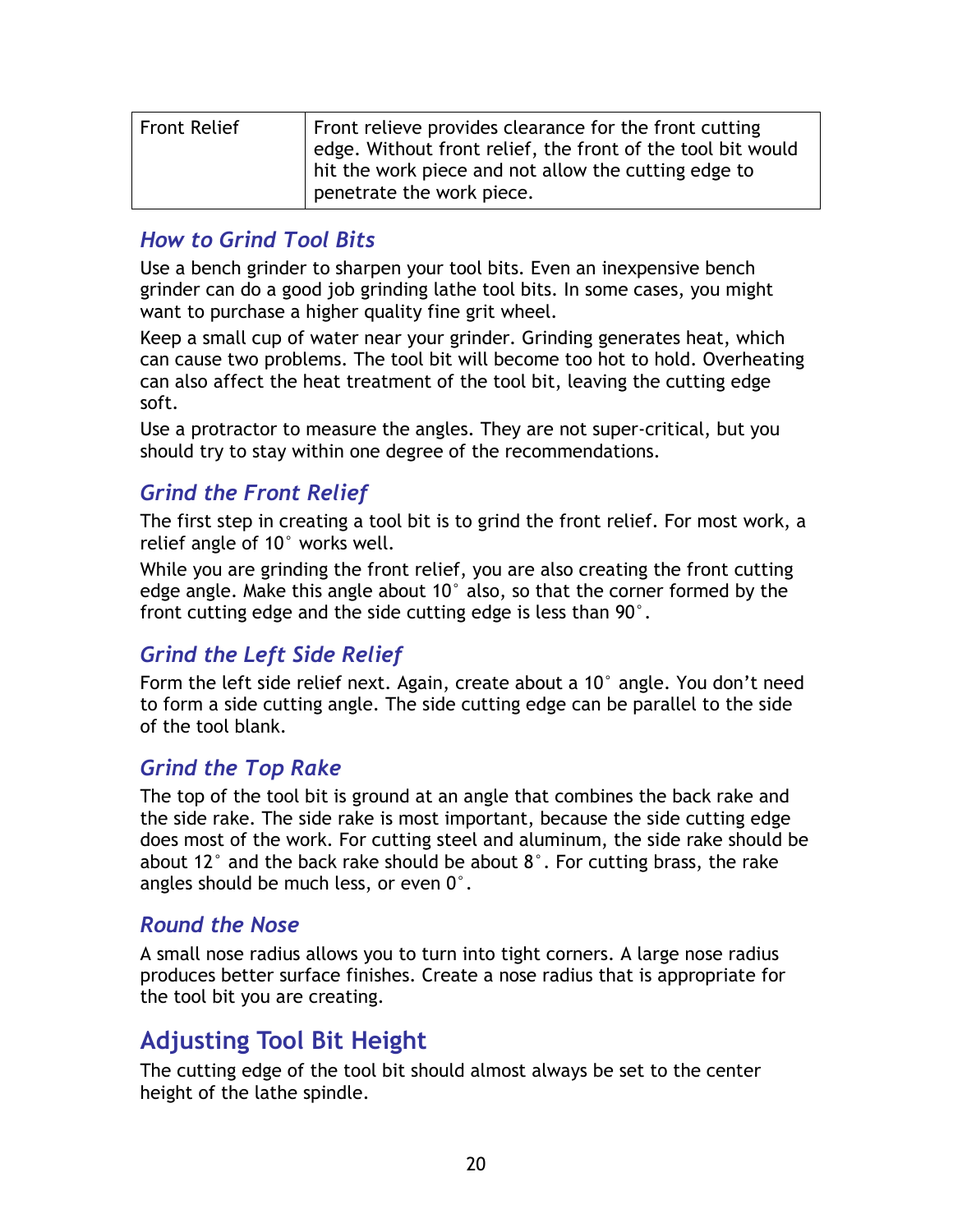<span id="page-20-0"></span>There are several methods for checking the height of the tool bit. Perhaps the simplest way is to place a thin strip of metal, such as a steel rule or feeler gage, between the work piece and the point of the tool bit. If the height is correct, the strip of metal will be held vertical. If the top is leaning toward you, the tool bit is too low. If the top is leaning away from you, the tool bit is too high.

Using the standard tool post, you adjust the tool bit height using shims under the tool bit. You can get an economical set of shims, about the right size, at any auto parts store. Purchase a set of feeler gages and remove the pivot pin. The easy way to adjust the tool bit height is to get a quick change tool post.

Virtually all quick change tool posts incorporate a mechanism for easily adjusting the tool bit height.

# **Turning**

The most common use of a lathe is turning down the diameter of a work piece.

# *Manual Turning*

Follow these steps to turn the outside diameter of a work piece.

## **To turn manually:**

- 1. Put a tool bit in the tool holder and adjust the cutting edge to center height.
- 2. Angle the tool so that the front cutting edge forms an acute angle with the axis of the work piece, as shown in the illustration below.



- 3. Move the carriage so that the tool bit is near the right end of the work piece.
- 4. Turn the lathe on. Adjust the speed to an appropriate speed for the material and diameter you are working on. The LittleMachineShop.com Web site has a [calculator to help you determine appropriate cutting speeds.](http://littlemachineshop.com/Reference/CuttingSpeeds.php#Turning)
- 5. Using the cross slide feed handle, slowly advance the tool bit into the work until it just touches the surface of the work piece.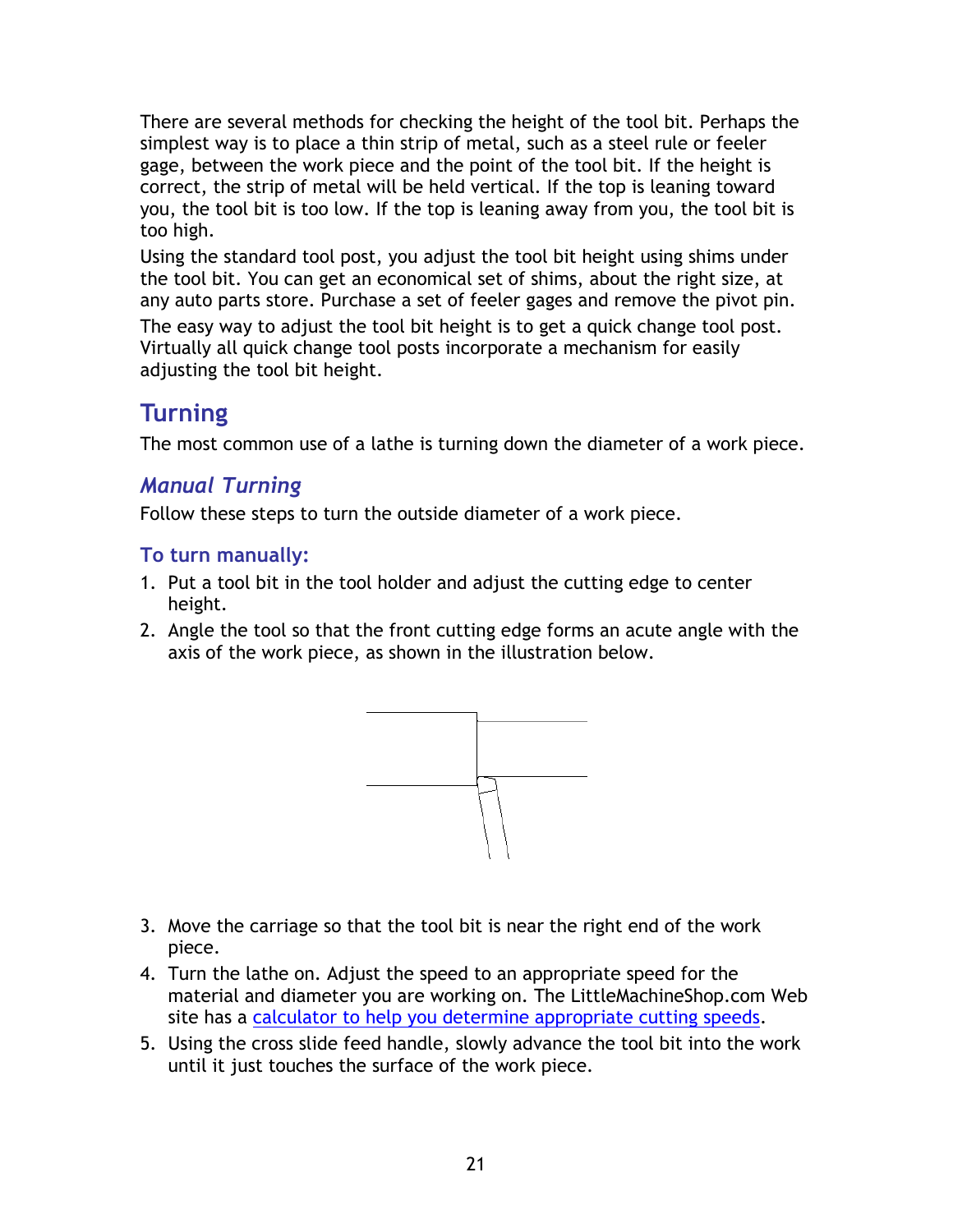- <span id="page-21-0"></span>6. Move the carriage to the right so that the tool bit is past the end of the work piece.
- 7. Using the cross slide feed handle, advance the tool bit about 0.010".
- 8. Using the carriage hand wheel, move the carriage slowly to the left. As the tool bit meets the work piece, it starts cutting.

## *Turning with Power Feed*

The mini lathe incorporates a power carriage feed that can move the carriage either direction. This same power feed is used for turning and threading.

For turning, the change gear train is configured with 20 tooth gears in positions A and C, and 80 tooth gears in positions B and D. This is the way the lathe comes from the factory, and is how you should reset it after threading. If you haven't changed the gearing, this is the way your lathe is configured.

### **To turn with power feed:**

- 1. Put a tool bit in the tool holder and adjust the cutting edge to center height.
- 2. Angle the tool so that the front cutting edge forms an acute angle with the axis of the work piece, as shown in the illustration above.
- 3. Move the carriage so that the tool bit is near the right end of the work piece.
- 4. Move the power feed forward/neutral/reverse lever to the forward position.
- 5. Turn the lathe on. Adjust the speed to an appropriate speed for the material and diameter you are working on. The LittleMachineShop.com Web site has a [calculator to help you determine appropriate cutting speeds.](http://littlemachineshop.com/Reference/CuttingSpeeds.php#Turning)
- 6. Using the cross slide feed handle, slowly advance the tool bit into the work until it just touches the surface of the work piece.
- 7. Move the carriage to the right so that the tool bit is past the end of the work piece.
- 8. Using the cross slide feed handle, advance the tool bit about 0.010".
- 9. Push down on the power feed lever until the half nuts engage. As the tool bit meets the work piece, it starts cutting.
- 10. When the carriage has moved as far as you want, raise the power feed lever to disengage the half nuts. The carriage stops.

NOTE: Be sure to move the power feed forward/neutral/reverse lever to the neutral position when you have completed the turning operation.

# **Facing**

Facing is cutting on the end (or face) of the work piece.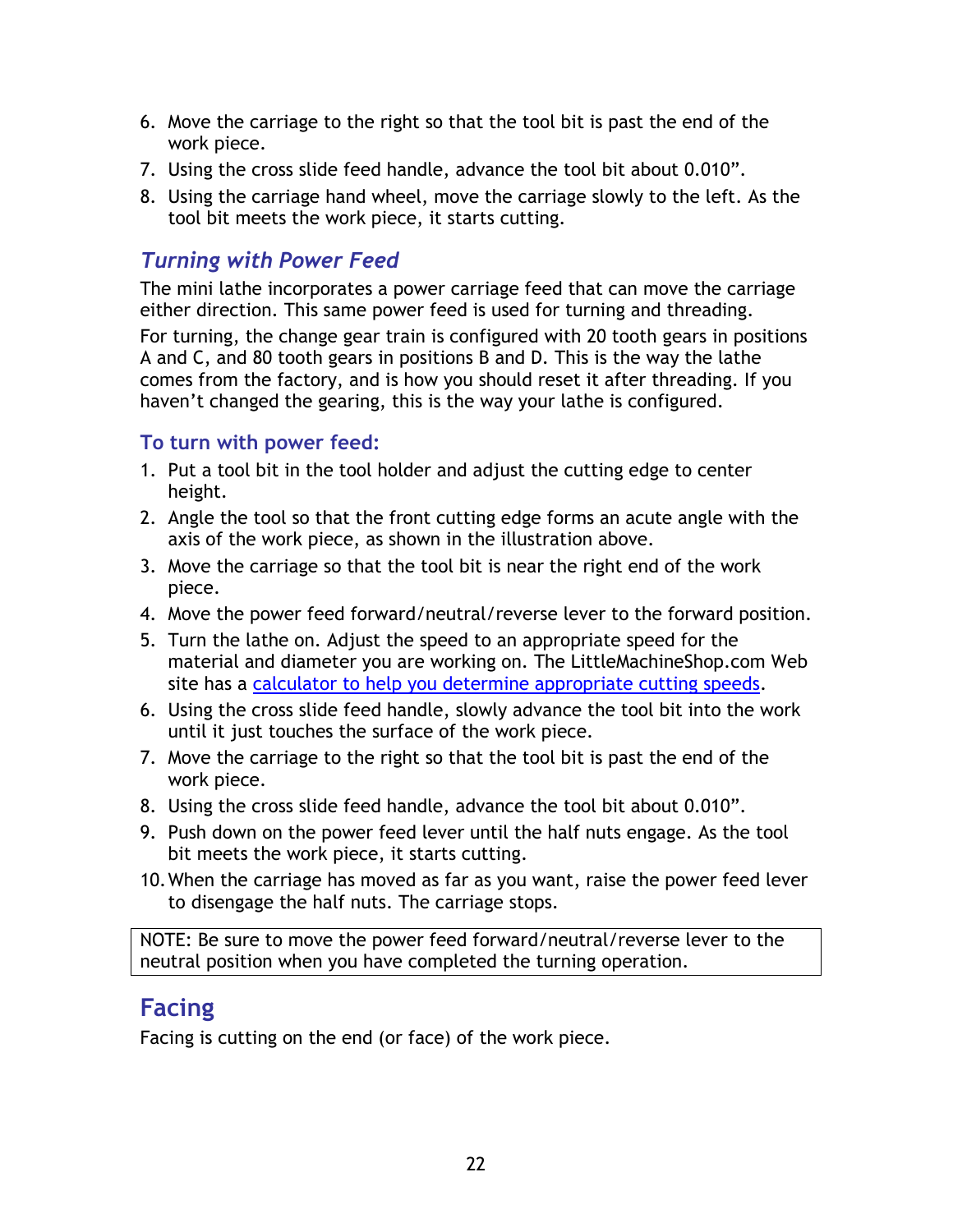#### <span id="page-22-0"></span>**To face a work piece:**

- 1. Put a tool bit in the tool holder and adjust the cutting edge to center height.
- 2. Angle the tool so that the side cutting edge forms an acute angle with the face of the work piece.
- 3. Move the carriage to the right so that the tool bit is past the right end of the work piece.
- 4. Ensure that the power feed forward/neutral/reverse lever is in the neutral position.
- 5. Push down on the power feed lever until the half nuts engage. You might have to move the carriage slightly so the half nuts will engage.
- 6. Turn the lathe on. Adjust the speed to an appropriate speed for the material and diameter you are working on. The LittleMachineShop.com Web site has a [calculator to help you determine appropriate cutting speeds.](http://littlemachineshop.com/Reference/CuttingSpeeds.php#Turning)
- 7. Using the compound rest feed handle, slowly advance the tool bit into the work until it just touches the surface of the work piece.
- 8. Move the cross slide back so that the tool bit is clear of the diameter of the work piece.
- 9. Using the compound rest feed handle, advance the tool bit about 0.005".
- 10. Using the cross slide feed handle, advance the cross slide slowly. As the tool bit meets the work piece, it starts cutting.
- 11. Continue advancing the cross slide until the tool bit reaches the center.

# **Turning Angles**

There are several methods of turning angles or tapers.

- For large angles of short length, such as a chamfer, turn the compound rest to the angle you want. Advance the tool across the work with the compound rest, and advance the tool into the work with the cross slide or the carriage.
- You can use the same method for small angles (usually called tapers) of a length less than the compound rest travel.
- For longer tapers, the work is usually placed between centers with the tail center offset from the centerline of the lathe.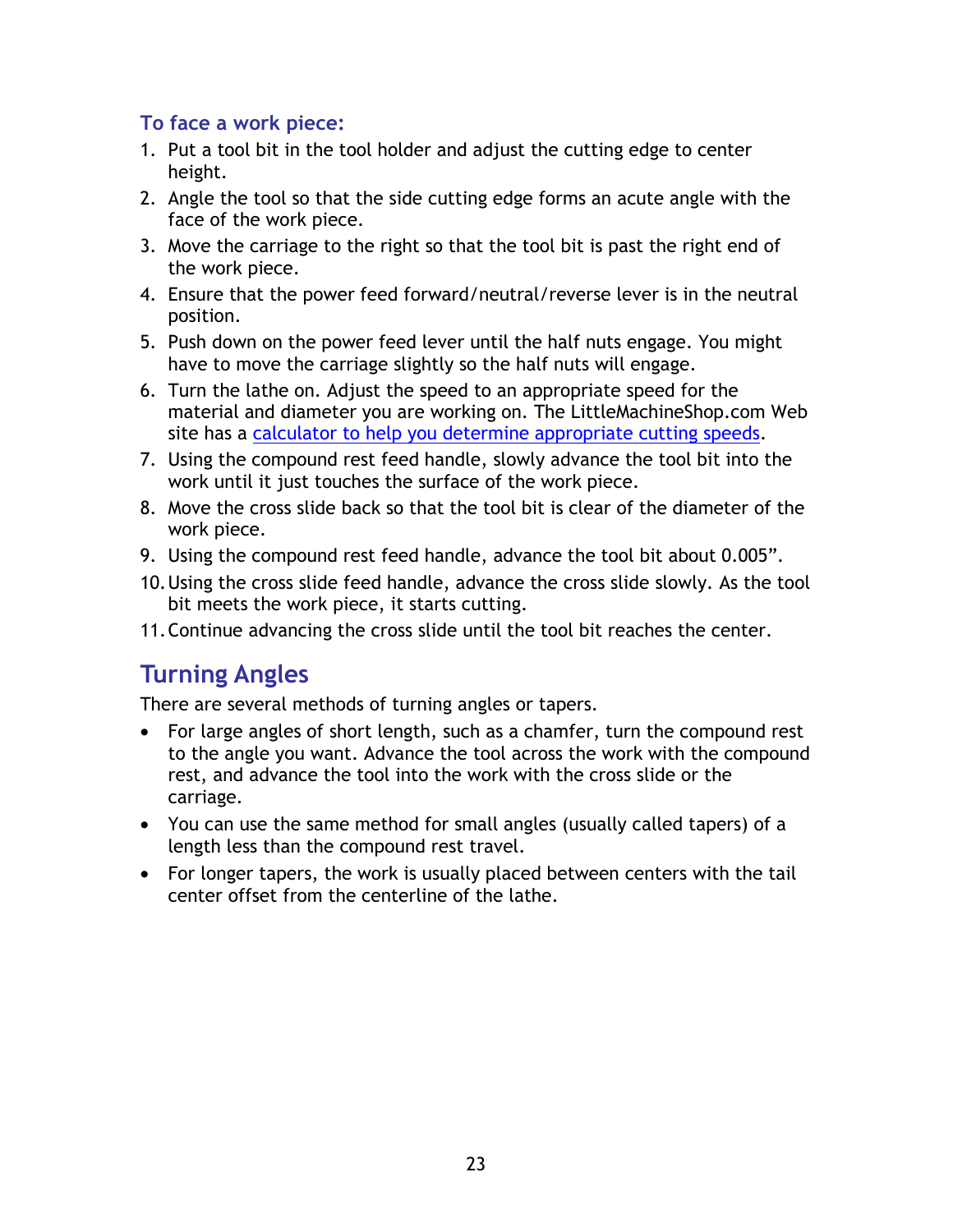<span id="page-23-0"></span>

# **Threading**

Much of the mechanism of your lathe is provided to allow you to cut threads. Your lathe can cut a broad range of thread pitches. In fact, with the standard change gears, you can cut many more thread pitches than those shown on the table on the lathe.

# *Change Gears*

The series of gears that drive the lead screw are called change gears because you change them to turn different thread pitches.

There are 4 positions for the change gears, commonly called A, B, C and D.

| A | This is the top change gear position. When you received your lathe it had a<br>20 tooth metal gear in this position.                                                                                       |
|---|------------------------------------------------------------------------------------------------------------------------------------------------------------------------------------------------------------|
| B | Gear positions B and C are on the same shaft, between positions A and D.<br>Position B is the inside gear on this shaft. When you received your lathe it<br>had an 80 tooth plastic gear in this position. |
|   | Gear positions B and C are on the same shaft; between positions A and C.<br>Position C is the outside gear on this shaft. When you received your lathe it<br>had a 20 tooth metal gear in this position.   |
| D | Position D is the end of the lead screw. When you received your lathe it had<br>an 80 tooth plastic gear in this position.                                                                                 |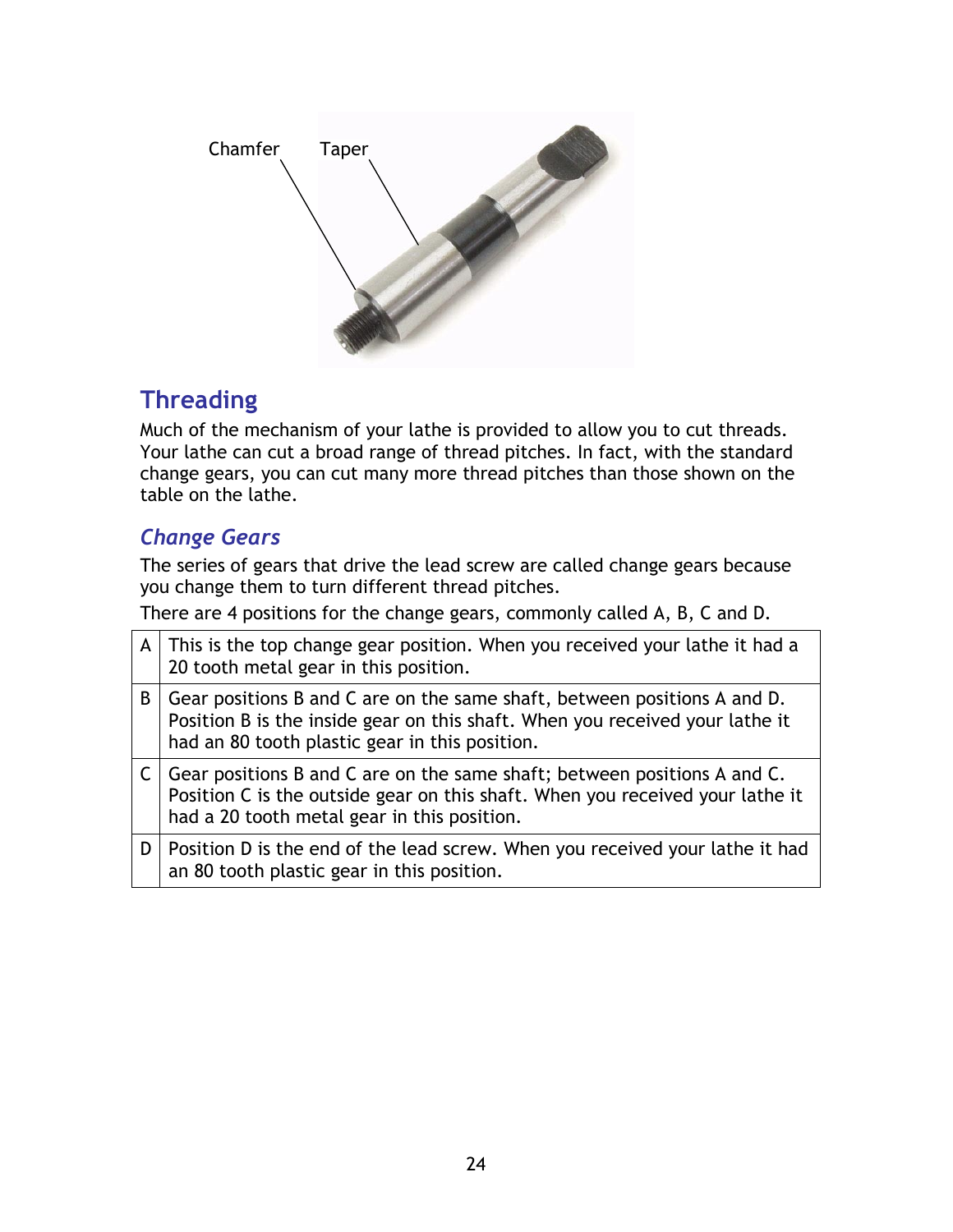

Changing these gears varies the speed that the lead screw turns in relation to the speed that the spindle turns. This allows you to cut threads with different numbers of threads per inch.

The following table shows the gears to use for various common threads per inch.

| <b>Threads</b><br>per inch | A  | B   | C   | D  |
|----------------------------|----|-----|-----|----|
| 12                         | 40 | Any | Any | 30 |
| 13                         | 40 | 65  | 60  | 30 |
| 14                         | 40 | Any | Any | 35 |
| 16                         | 40 | Any | Any | 40 |
| 18                         | 40 | Any | Any | 45 |
| 19                         | 40 | 50  | 60  | 57 |
| 20                         | 40 | Any | Any | 50 |
| 22                         | 40 | Any | Any | 55 |
| 24                         | 40 | Any | Any | 60 |

| <b>Threads</b><br>per inch | A  | B   | C   | D  |
|----------------------------|----|-----|-----|----|
| 26                         | 40 | Any | Any | 65 |
| 28                         | 20 | Any | Any | 35 |
| 32                         | 20 | Any | Any | 40 |
| 36                         | 20 | Any | Any | 45 |
| 38                         | 20 | 50  | 60  | 57 |
| 40                         | 20 | Any | Any | 50 |
| 44                         | 20 | Any | Any | 55 |
| 48                         | 20 | Any | Any | 60 |
| 52                         | 20 | Any | Any | 65 |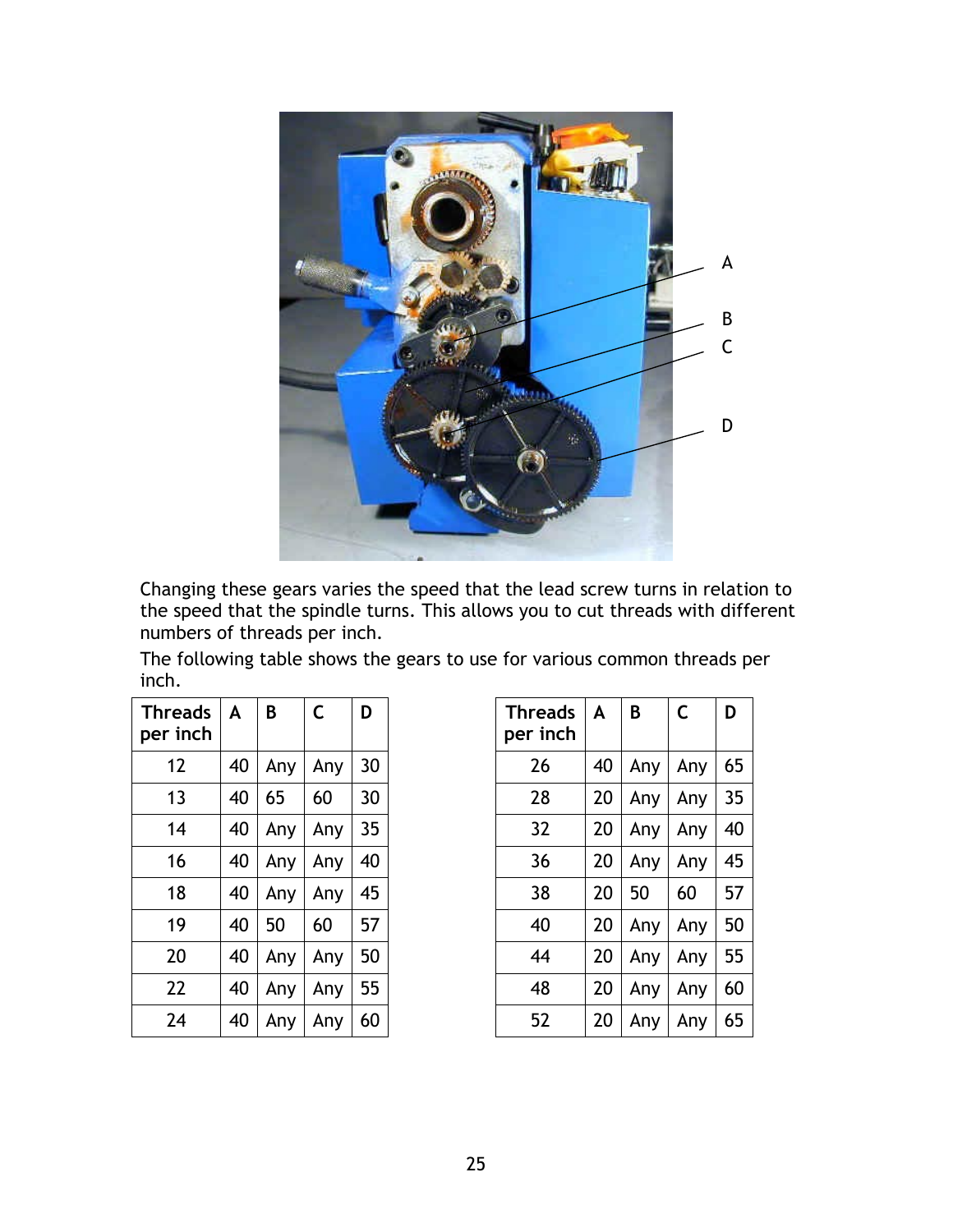For normal turning, use the following gears.

|    | В  |    | υ  |
|----|----|----|----|
| 20 | 80 | 20 | 80 |

The change gears are commonly tight on the shaft when new. You might need to use a screwdriver behind them to pry them off.

Gear positions B and C are on a hollow shaft that comes off easily when the retaining socket head cap screw is removed. Then you can use an arbor press to remove the gears from the hollow shaft. Be careful that you do not lose the key.

Gear position D has a spacer behind the gear. When you only use three gears, put the spacer on outside the gear so the gear will align with the gear in position B.

In the change gear chart, many of the combinations have "Any" in column B. This means that you can use a gear with any number of teeth in position B. It is an idler and does not affect the overall gear ratio. Use a gear that makes it easy to properly engage the gears. For these combinations, you can use any gear for position C; this gear acts only as a spacer and does not engage the other gears.

#### **To change the gears:**

- 1. Using a 4 mm hex wrench, remove the change gear cover.
- 2. Using 4 mm and 5 mm hex wrenches, remove all three retaining socket head cap screws from the ends of the shafts.
- 3. Use a 10 mm end wrench to loosen the nut that is on the back end of the shaft in position B-C. This allows the B-C shaft to move in the adjustment slot.
- 4. Use a 14 mm end wrench to loosen the nut on the arc below and behind the gear in position D. This allows the entire bracket on which the B-C shaft mounts to swing down.
- 5. Remove all the gears.
- 6. If you will be using three gears, remove the spacer behind the D position gear from the end of the lead screw. Be careful that you do not lose the key.
- 7. Replace the gears with the gears shown in the chart for the threads per inch that you want to cut.
- 8. If you will be using three gears, replace the spacer outside the D position gear on the end of the lead screw. Be sure to insert the key.
- 9. If you are using three gears, place any gear in position C to act as a spacer.
- 10. Replace the three retaining socket head cap screws from the ends of the shafts. Snug, but do not tighten, until the gear train is adjusted.
- 11. Move the B-C shaft until all the gears are properly engaged.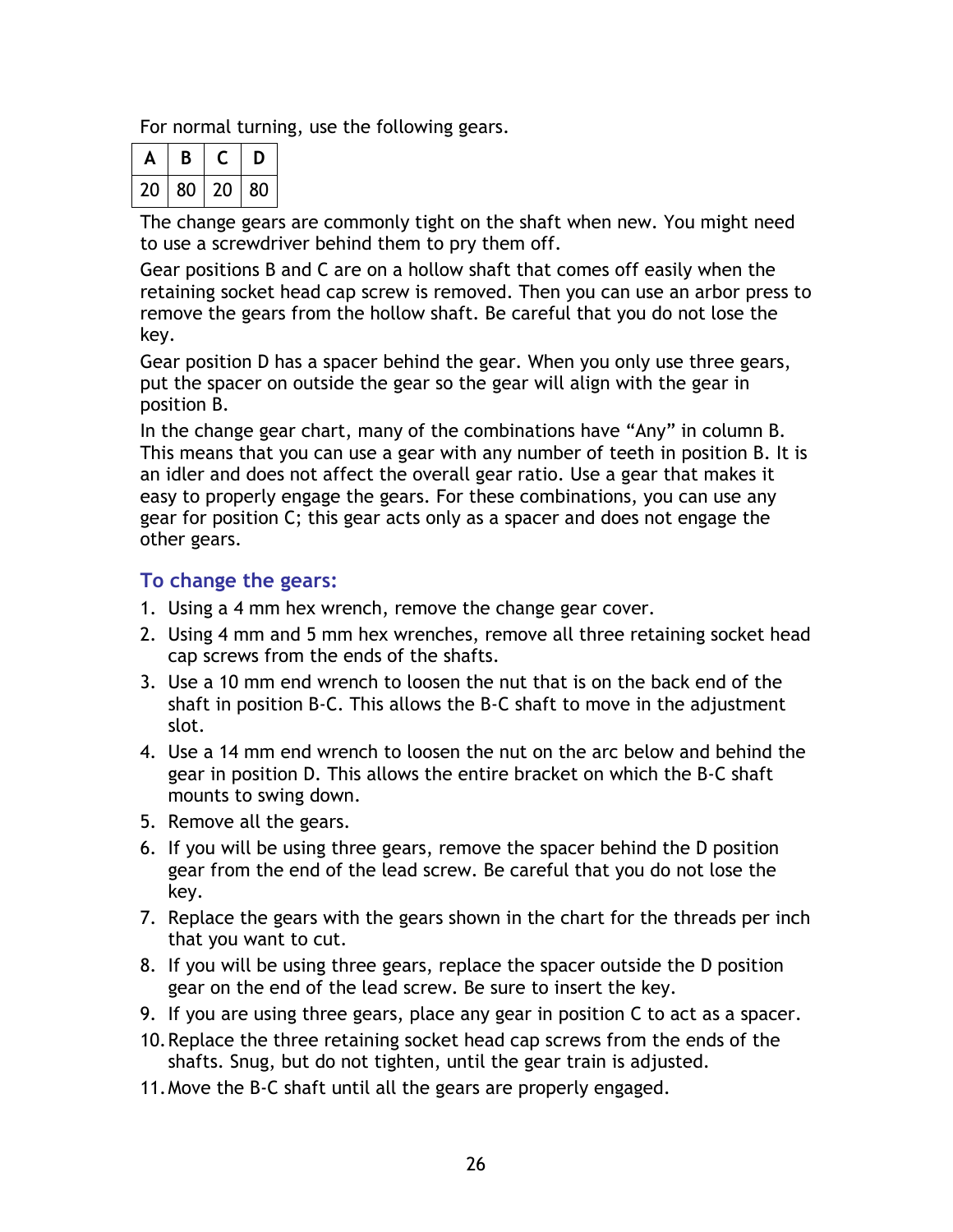- <span id="page-26-0"></span>12. Use a 14 mm end wrench to tighten the nut on the arc below and behind the gear in position D.
- 13. Use a 10 mm end wrench to tighten the nut that is on the back end of the shaft in position B-C.
- 14. Using 4 mm and 5 mm hex wrenches, tighten the three retaining socket head cap screws on the ends of the shafts.
- 15. Using a 4 mm hex wrench, replace the change gear cover.

### *Threading Dial*

When cutting screw threads on a lathe, you must make multiple cutting passes to cut the threads to full depth. The threading dial helps you align the cutting tool with the emerging thread before you start a cutting pass.



The gear on the bottom of the threading dial's shaft engages the lead screw. The dial turns when the half nuts are not engaged with the lead screw. When the half nuts are engaged, the carriage moves and the threading dial stops turning.

The gear on the threading dial has 16 teeth, and the lead screw has 16 threads per inch, so each revolution of the threading dial represents one inch of motion of the carriage. Each of the eight divisions on the dial represents 1/8" of motion.

If you are cutting 16 threads per inch, you can engage the half nuts when the threading dial is on any line. Since a line represents 1/8" of travel, it will always align with a thread groove.

If you are cutting 13 threads per inch, you must only engage the half nuts when the threading dial is at 1. Since 13 and 16 have no common factors but 1, you must only engage the half nuts at even inch increments of motion.

The following table shows where you can engage the half nuts for various threads per inch.

| <b>Threads</b><br>per inch | Dial<br>divisions |  |
|----------------------------|-------------------|--|
| 17                         | 1, 3, 5, 7        |  |
| 13                         |                   |  |

| <b>Threads</b><br>per inch | Dial<br>divisions |
|----------------------------|-------------------|
| 14                         | 1, 5              |
| 16                         | Any               |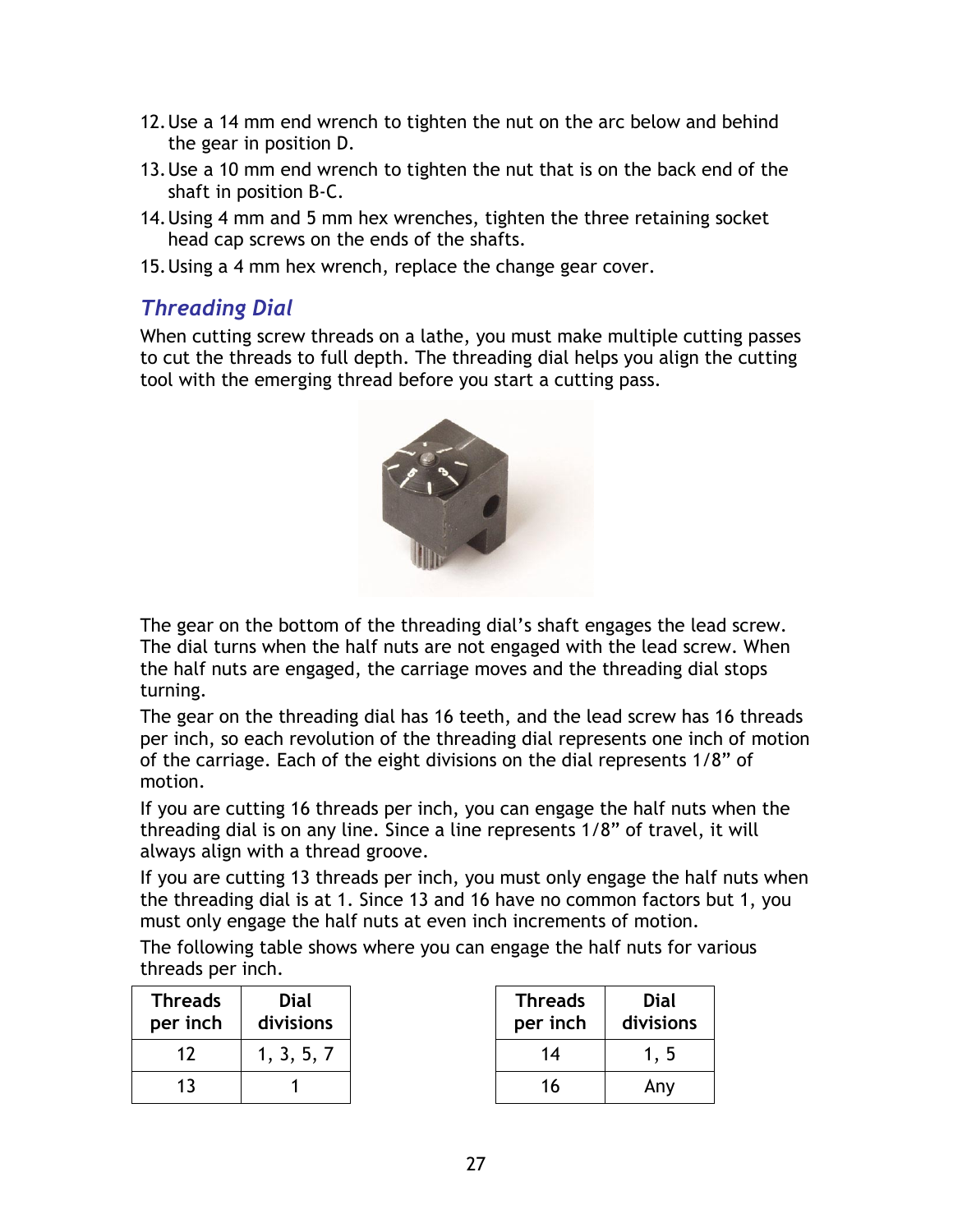<span id="page-27-0"></span>

| <b>Threads</b><br>per inch | <b>Dial</b><br>divisions | <b>Threads</b><br>per inch | <b>Dial</b><br>divisions |
|----------------------------|--------------------------|----------------------------|--------------------------|
| 18                         | 1, 5                     | 32                         | Any                      |
| 19                         |                          | 36                         | 1, 3, 5, 7               |
| 20                         | 1, 3, 5, 7               | 38                         | 1, 5                     |
| 22                         | 1, 5                     | 40                         | Any                      |
| 24                         | Any                      | 44                         | 1, 3, 5, 7               |
| 26                         | 1, 5                     | 48                         | Any                      |
| 28                         | 1, 3, 5, 7               | 52                         | 1, 3, 5, 7               |

### *Tool Bit*

For threading, the tool bit is ground to the profile of the thread. For most threads, this is a point with a 60° included angle. The front of the tool should have about 10° of relief. No back rake is used. The left side should have about 8° of relief, and the right side should have about 10° of relief. The tip of the tool should have a flat that is 1/8 of the thread pitch.





### *Compound Angle*

Set the compound rest at a 29.5° angle from a line perpendicular to the axis of the lathe. This allows you to advance the tool with the compound rest. At this angle the tool cuts only on the left side of the thread form. This helps prevent chatter that might result from cutting the entire V form of the thread at once.

It is best to use an accurate protractor when setting the compound rest. The protractor on the lathe is not accurate enough.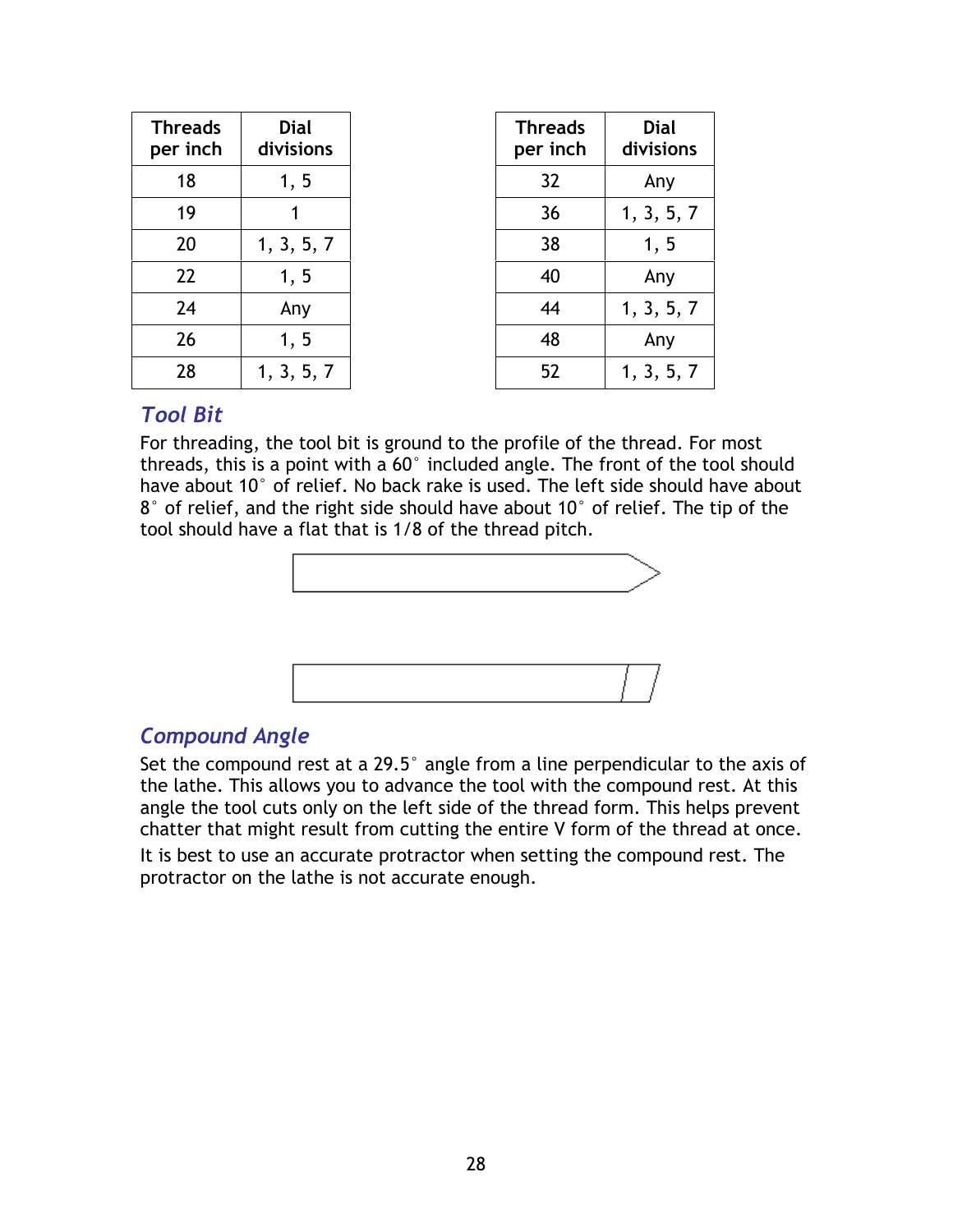<span id="page-28-0"></span>

## *Setting the Cutting Tool*

Even though the compound rest is set at an angle to the work piece, the thread cutting tool must be set square to the work piece. A center gage makes this setting possible. A center gage has several V-shaped cutouts. They can be used to check the tool bit as you grind it, and to check the angle of the tool with respect to the work piece.

#### **To align the tool bit to the work:**

- 1. Ensure that the point of the tool bit is set at the center height of the lathe.
- 2. Place the center gage between the point of the tool bit and the work piece. Leave enough room so that the center gage can be moved back and forth so you can check each side of the tool bit separately.



- 3. Align the tool bit to the sides of the V-shaped cutout in the side of the center gage.
- 4. Secure the tool bit in position.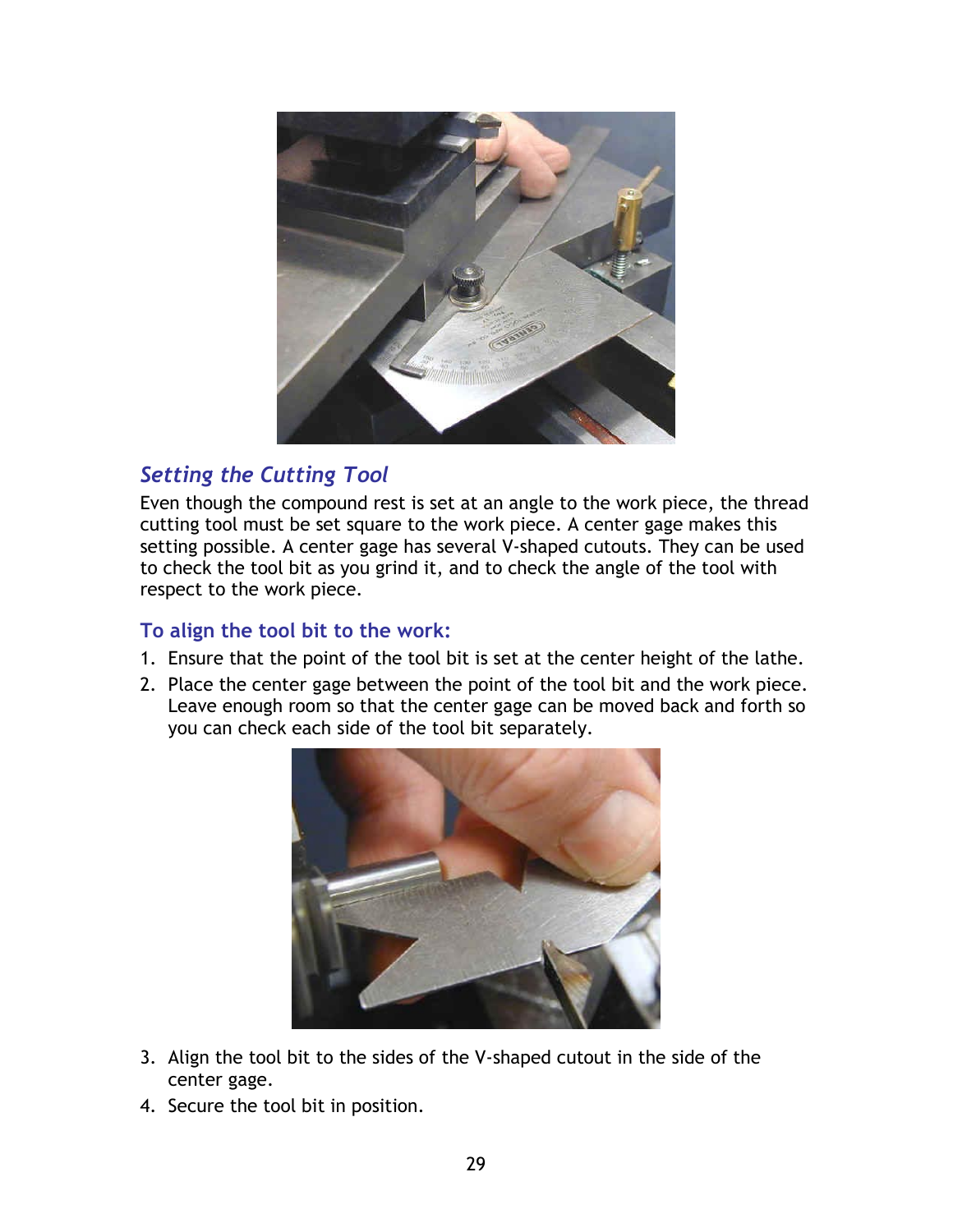- <span id="page-29-0"></span>5. Advance the tool bit until the point just makes contact with the work piece.
- 6. Zero the cross slide dial. Hold the cross slide feed handle and rotate the graduated dial.

### *Threading Process*

It takes several passes to cut a thread to full depth. You must follow the correct procedure during each pass to ensure the thread is cut correctly.

Use the power feed forward/neutral/reverse lever to engage the lead screw drive. The carriage should move from right to left (toward the head stock) to cut right-hand threads, or from left to right (away from the head stock) to cut left-hand threads.

#### **For each pass in cutting threads:**

- 1. Move the carriage to the beginning of the cut.
- 2. Advance the cross slide to the initial position. For the first pass, you are already there. For additional passes, advance it 2 complete turns to the 0 mark.
- 3. Advance the compound rest to move the tool bit into the work. For the first pass, this should be only 0.001". For additional passes, it should be 0.005 to 0.010".
- 4. Start the lathe. Run it at the lowest speed that develops sufficient torque to make the cut.
- 5. When the threading dial reaches an appropriate mark, engage the half nuts. Note that you must be right on the mark. The half nuts will also engage half way between each mark, but this will ruin your thread.
- 6. When the tool reaches the end of the thread, disengage the half nuts.
- 7. Back off the cross slide exactly 2 turns.

After you have made the first pass, which should leave just a spiral mark on the work piece, use a thread gage to check that you are cutting the correct number of threads per inch.

Use a nut or the matching part to tell when you are done cutting the thread.

# **Common Accessories**

You will soon find that the purchase of a lathe is just an initial step. There are many tools and accessories that you will need to get full use from your lathe. As you might expect, LittleMachineShop.com carries a full selection of accessories. Following are some common accessories used with the mini lathe, a small sampling of the complete LittleMachineShop.com line.

## *Cut-Off Tool Holder*

Cutting-off, or parting, is a common procedure on a lathe. Once you have turned a piece on the end of a rod, you use a cut-off tool to part the work from the rod. Cut-off tools come in various widths, from about 0.040" wide, to much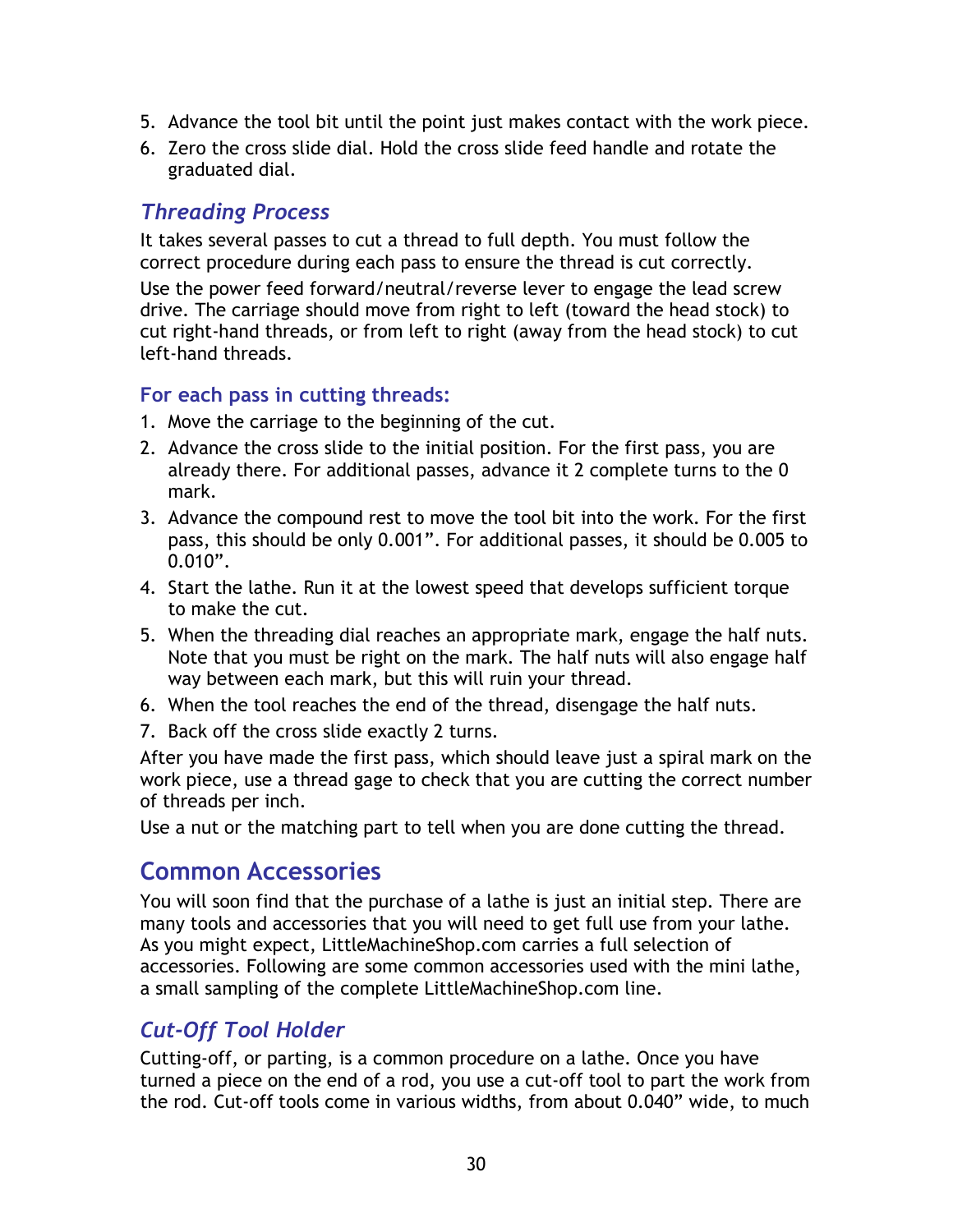<span id="page-30-0"></span>wider than can be used with a mini lathe. But most cut-off blades are  $\mathcal{V}$ " tall. This means that they will not fit in the tool post that comes with the mini lathe.

The cut-off tool holder shown below fits in the standard tool post and holds a ½" tall cut-off blade.



[LittleMachineShop.com part number 1551.](http://littlemachineshop.com/products/product_view.php?ProductID=1551)

This cut-off tool holder fits in the standard 4-way tool post (and most other tool posts) and holds 1/2" tall cut-off blades.

## *Quick Change Tool Post*

The standard mini lathe tool post has positions for up to four tools. While this is useful, the standard mini lathe tool post does not have the capability to hold boring bars or cut-off tools without an adapter of some sort.

Quick-change tool posts provide several advantages. They provide an easy way to adjust the height of the tool bit. They provide a quick way to change from one tool to the other. They provide a way to hold several different kinds of tools, usually including turning tools, cut-off blades, and boring bars. And they are indexable, meaning that you can remove a tool, and when you replace it, it returns to the same position, with no adjustment necessary.



[LittleMachineShop.com](http://littlemachineshop.com/products/product_view.php?ProductID=1672)  [part number 1672.](http://littlemachineshop.com/products/product_view.php?ProductID=1672) This is a very high quality quickchange tool post for the mini lathe.

It holds tools up to 3/8" shank.

The set includes:

- Tool post
- Turning tool holder
- Turning and boring tool holder
- Boring bar holder
- Multi tool holder
- Cut-off tool holder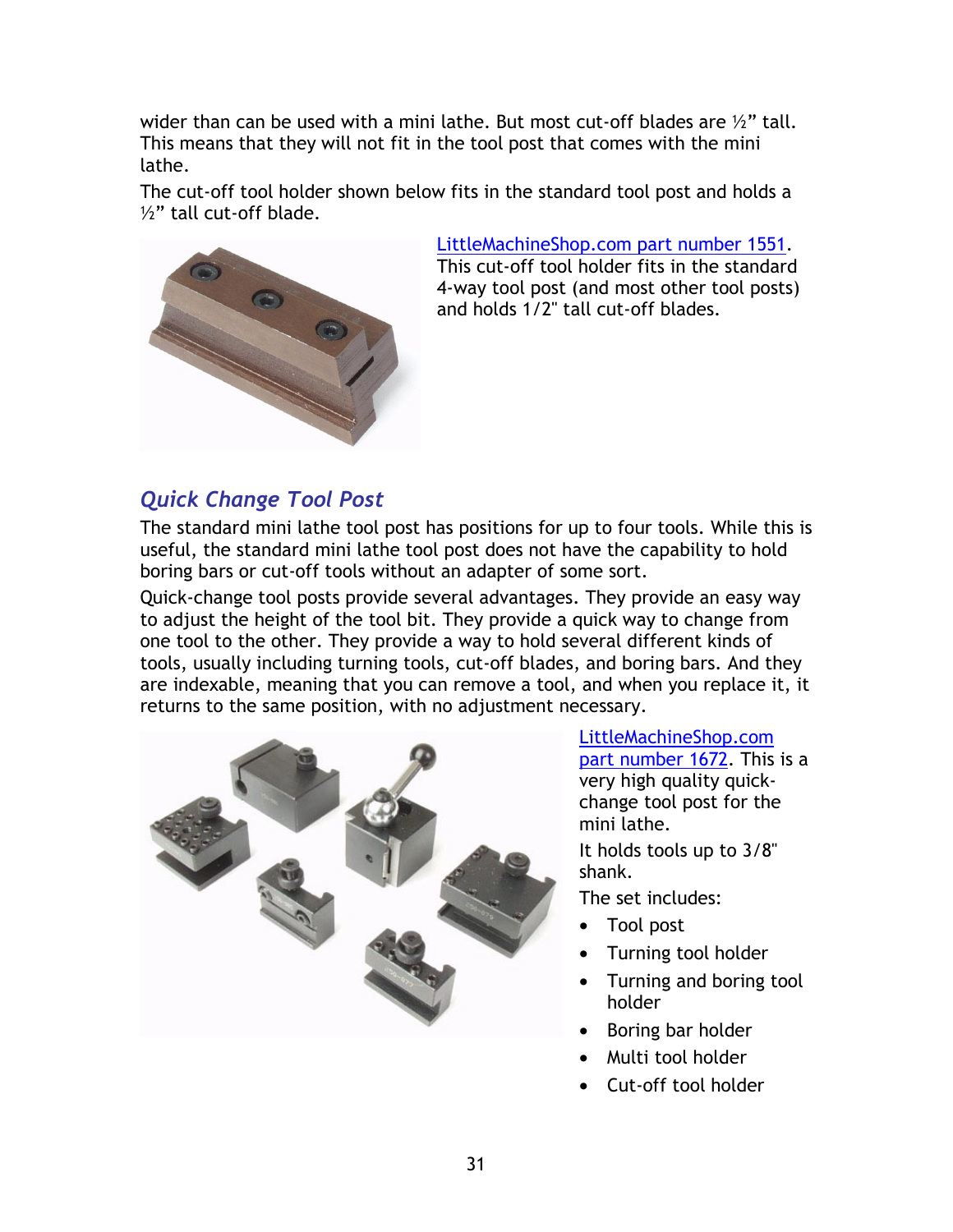### <span id="page-31-0"></span>*Indexable Turning Tools*

Indexable turning tools usually come in a set of five tools, providing a range of cutting angles. These tools use indexable inserts, usually made from carbide, but sometimes from high-speed steel. They are called indexable because you can change an insert and the new insert will take the exact position of the insert it replaces. You can resume work with no further adjustments. Indexable inserts are pre-sharpened.



[LittleMachineShop.com part](http://littlemachineshop.com/products/product_view.php?ProductID=1669)  [number 1669.](http://littlemachineshop.com/products/product_view.php?ProductID=1669) This set of indexable turning tools includes 5 tools (AR, AL, BR, BL, TE), wrenches, and extra screws. It comes in a fitted case. (The letters designate the angles of the cutting edge.)

### *4-Jaw Chuck*

The 3-jaw scroll chuck that comes with the mini lathe provides a quick way to clamp round and hexagonal work fairly accurately.

A 4-jaw independent chuck provides several advantages over a 3-jaw scroll chuck. It can hold square or rectangular work, as well as round. Work can be centered more accurately because you adjust each jaw independently. It can hold larger work than the same size 3-jaw chuck. You can offset work in a 4 jaw chuck by clamping it off center.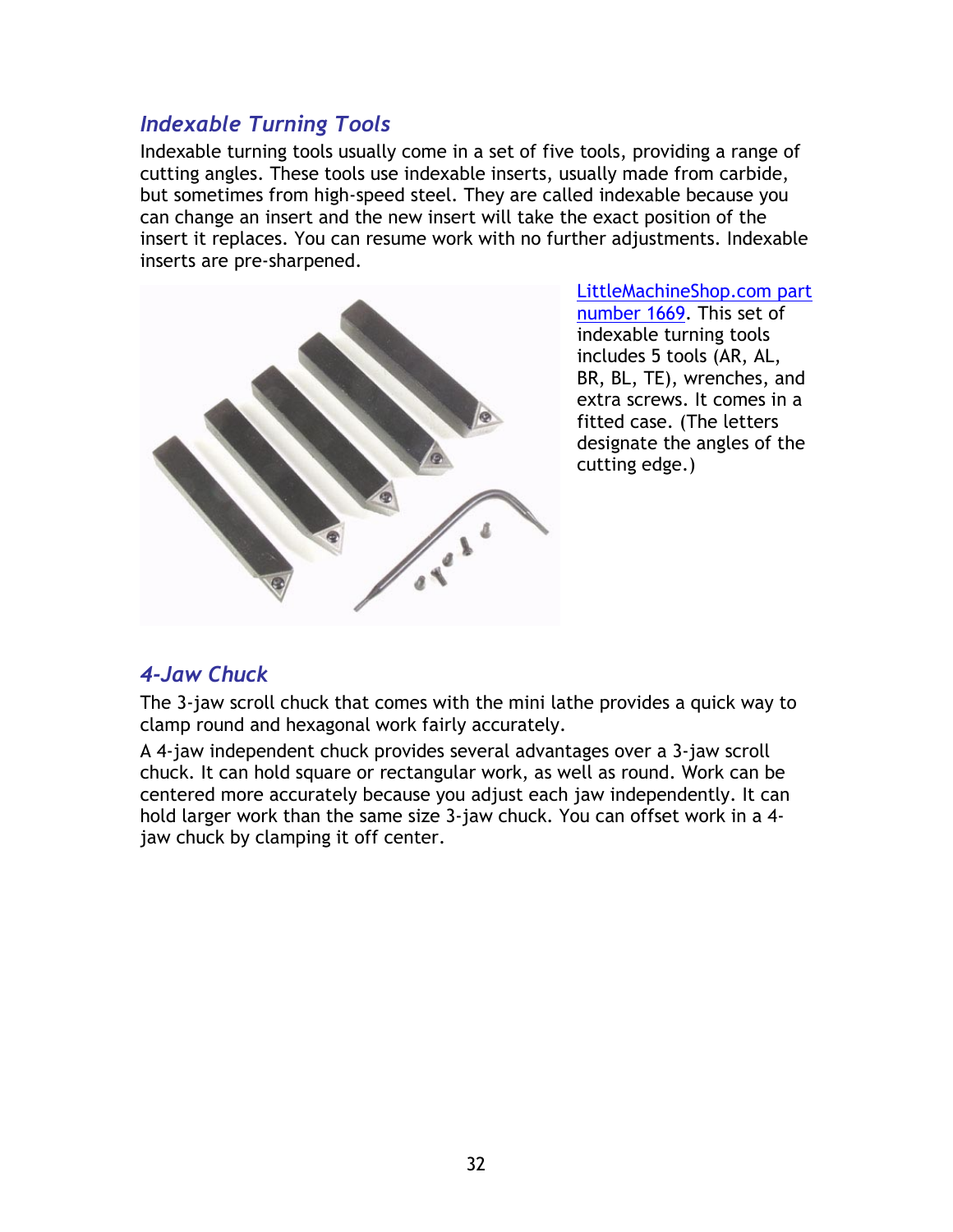<span id="page-32-0"></span>

[LittleMachineShop.com part number 1175.](http://littlemachineshop.com/products/product_view.php?ProductID=1175) 3 inch, 4-Jaw chuck. Each jaw is independently adjustable and reversible.

This set includes a chuck key, reversible jaws, four M6x35 mounting studs and four hardened M6 nuts. It also includes a template to help you drill the mounting holes if your spindle has only three holes. The through bore of this chuck is 7/8". The chuck can hold work up to 80 mm (3.15") in diameter.

### *Faceplate*

A faceplate allows you to mount work that can't be held in a chuck. You can bolt odd-shaped workpieces to the faceplate.



[LittleMachineShop.com part number 1199.](http://littlemachineshop.com/products/product_view.php?ProductID=1199) Faceplate for the Mini Lathe. The faceplate is 6.25" in diameter and has 8 slots for mounting work.

## *Centers and Dogs*

A live center goes in the tailstock and is used to support the end of a long work piece; it rotates with the workpiece. A dead center goes in the spindle and supports work being turned between two centers. A lathe dog is used to drive work being turned between centers.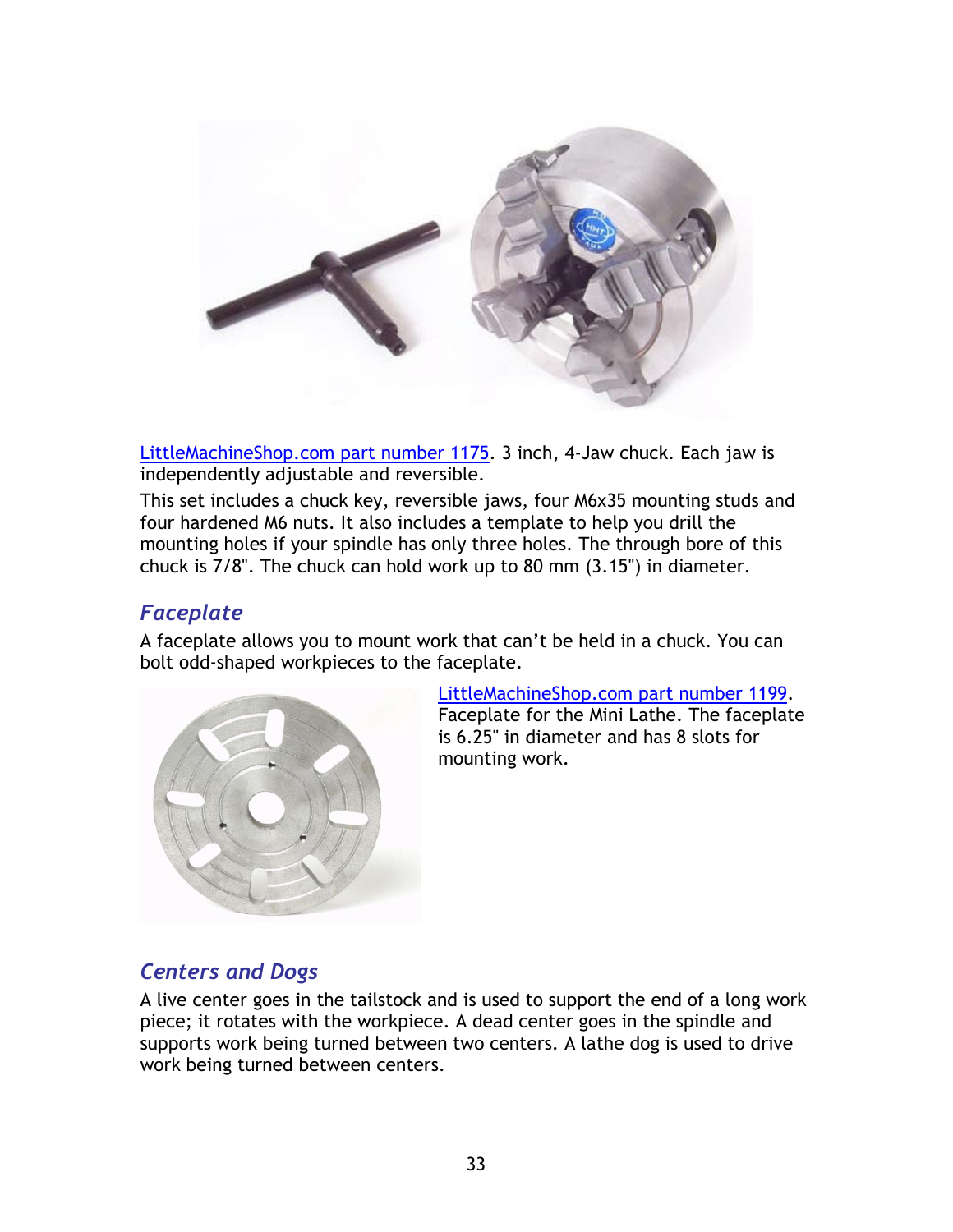<span id="page-33-0"></span>

The live center is [LittleMachineShop.com part number 1189.](http://littlemachineshop.com/products/product_view.php?ProductID=1189) It has a 2 Morse taper shank. This center fits the tailstock of the mini lathe.

The dead center is [LittleMachineShop.com part number 1188.](http://littlemachineshop.com/products/product_view.php?ProductID=1188) It has a 3 Morse taper shank. This center fits the headstock of the mini lathe. The center has a 60 degree included point angle.

The lathe dog is [LittleMachineShop.com part number 1149.](http://littlemachineshop.com/products/product_view.php?ProductID=1149) This lathe dog has a capacity of just over 3/8".

## *Steady Rest and Follower Rest*

Steady and follower rests support small diameter work that would otherwise flex too much. A steady rest mounts in a fixed position on the ways of the lathe. A follower rest mounts on the carriage and moves with the cutting tool, providing support where it is needed.



The steady rest is [LittleMachineShop.com part number 1197.](http://littlemachineshop.com/products/product_view.php?ProductID=1197) The steady rest can support work up to 1.5" in diameter. The follower rest is [LittleMachineShop.com part number 1198.](http://littlemachineshop.com/products/product_view.php?ProductID=1198)

## **Maintenance**

Maintenance of the mini lathe is simple, but important. Regular maintenance will keep your mini lathe working like new for many years.